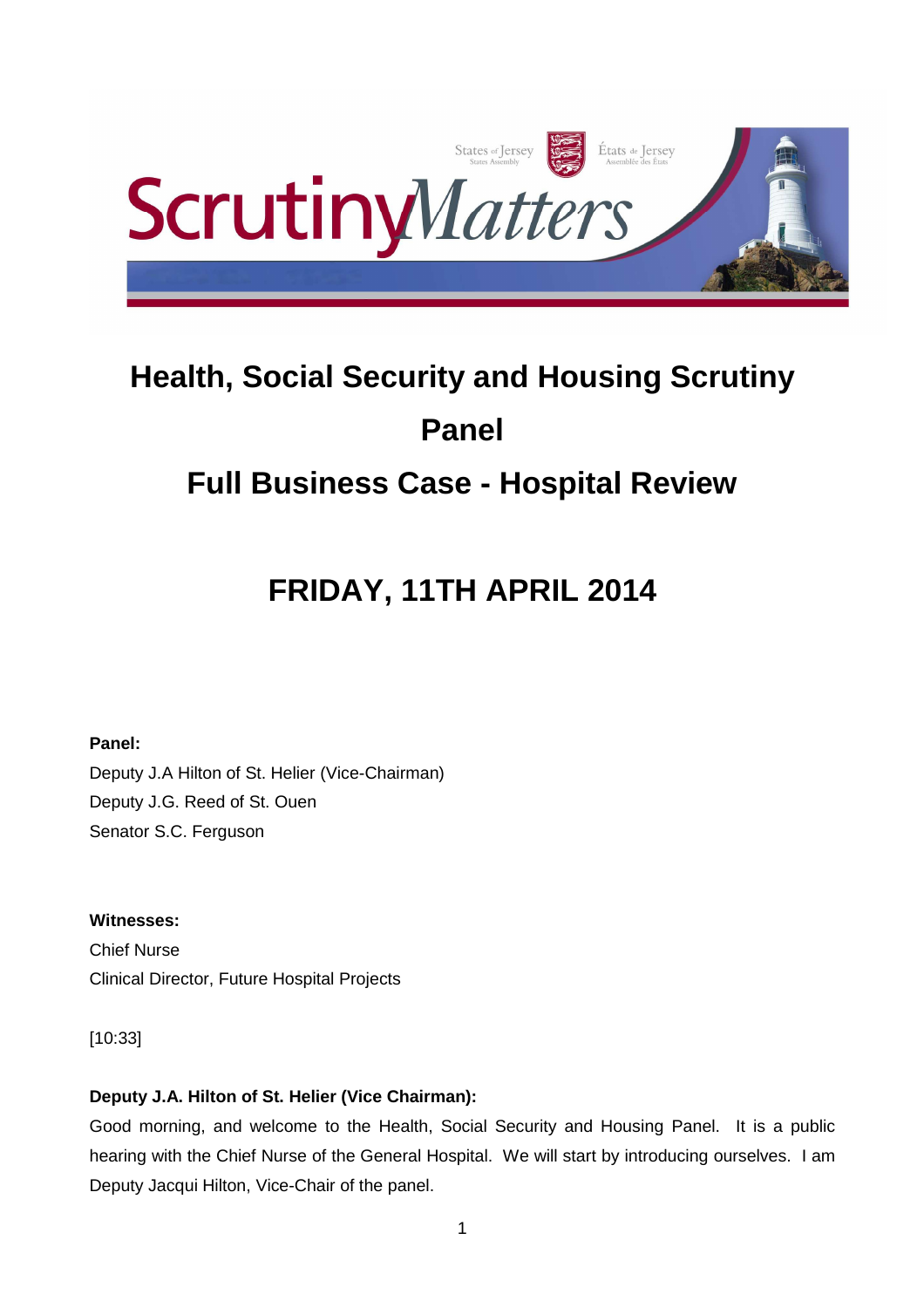#### **Deputy J.A. Hilton:**

Thank you, and welcome. I would like to start by drawing the public's attention to the code of behaviour, which is outlined on the wall and also to offer the apologies of our Chair, the Deputy of St. Peter, who is unwell at this present time. We would like to start by asking you what you think are the most significant challenges facing the Health White Paper reform.

#### **Chief Nurse:**

Gosh, a nice opening question.

## **Deputy J.A. Hilton:**

You can take your time.

#### **Chief Nurse:**

I will take my time. I think from a chief nurse perspective I think certainly one of the challenges is a workforce-related one and that relates not only to the workforce that we currently have in Jersey and our need to build the skills of the workforce that we have in Jersey, which we have already been doing for a considerable time, but also the increasing demographic among our nursing workforce particularly, along with other professional groups - I know particularly in terms of medical staff - at a time when the demographic changes and ageing workforce is also affecting other jurisdictions. So we are in a competing market in relation to recruitment and attracting the staff. The other aspect is to make sure that our staff that we currently have and the staff that we attract are able to respond to the new ways of working, which will be required as part of some of the changes that we will putting into place. So the workforce challenge is one challenge. Other challenges do relate to not just the fact that we will be remodernising the hospital and proposing to introduce a dual-site service, but also in relation to how patients manage those services. So it is not just a case of a new hospital, if is a case of thinking about how patients flow through the system, how practitioners are best placed to support those patients and where they will be based in terms of work. Also our ability across community services to respond to the increased need to support people more at home and through the primary care model. So they are the main challenges that I have in my mind.

## **Deputy J.A. Hilton:**

With regard to the workforce challenges, and you have spoken about an ageing demographic of existing staff which is replicated in the U.K. (United Kingdom) as well, what measures do you believe that we should be taking that we are not currently taking to overcome some of the difficulties of possibly moving from the U.K. to come and work in Jersey?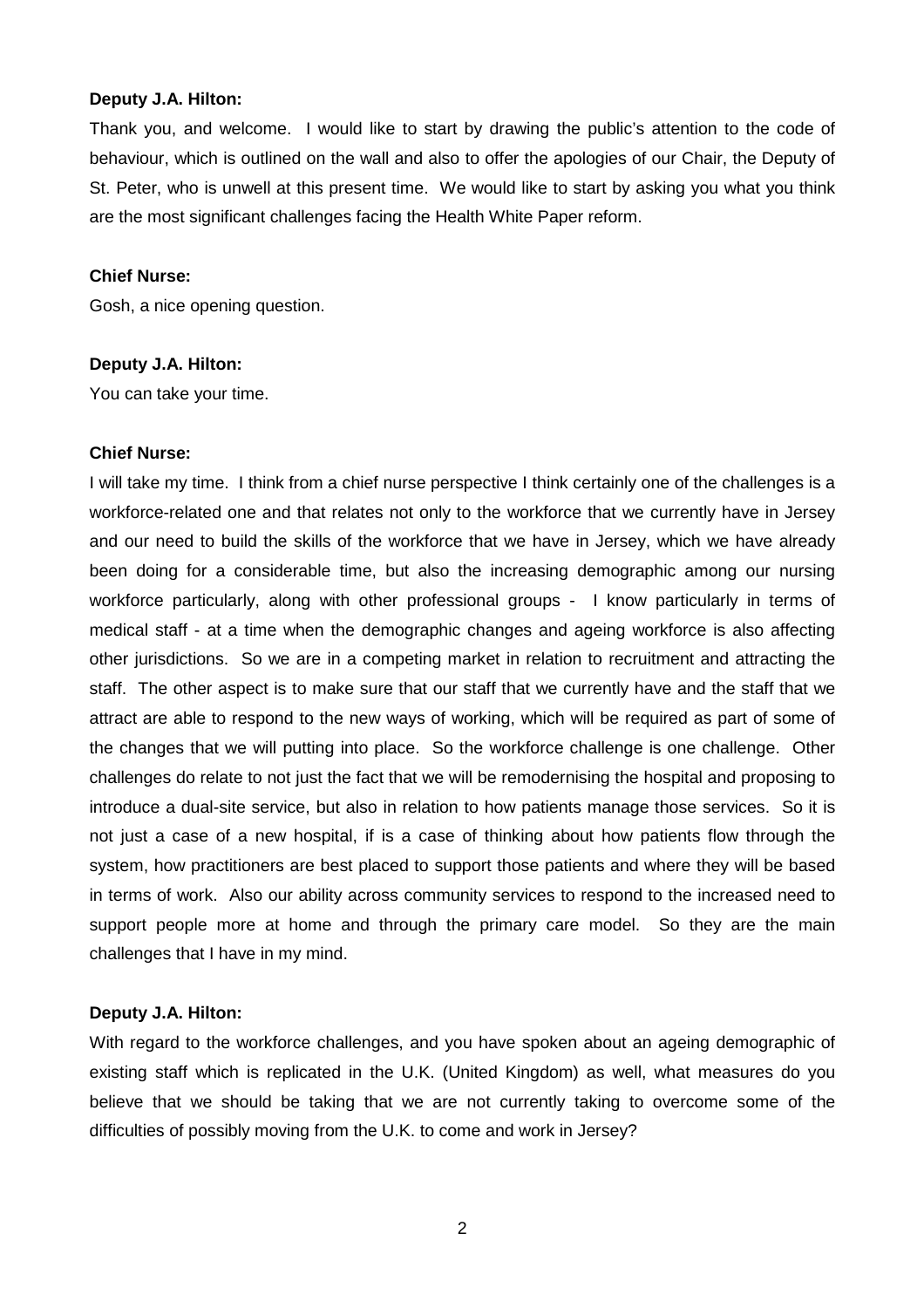#### **Chief Nurse:**

In terms of measures that we are not currently taking, there is nothing that comes to mind at the moment. We have got a whole range of measures in place which include the changes that we have made to our on-Island pre-nurse training. So again, that is the work we have done with Education, Sport and Culture in relation to increasing the number of places that we have year on year for local Islanders, which fits with the Island strategy as well. At the moment ... we started our first cohort last September with 15 but we can trade that up and down. There is a critical mass issue in terms of the volume that you can train at any one time, because obviously you have to have an appropriate ratio of registered nurses to students. In addition to that we are increasing the amount of time that we are able to take students in, so previously it was anything between 2 and 3 years. We are now taking them on an annual basis and we have just recently announced that we will also be training ... offering local Islanders the opportunity to train as midwives, mental health nurses and paediatric nurses. That is with a model that we have developed with the University of Chester, through our links there. We are also able to offer a whole range of opportunities for nurses already registered in Jersey to retain them on the Island so that they get the opportunity that their colleagues may get elsewhere. That is a whole range of qualifications up to Masters level provision, which again is in line with academic access that nurses have elsewhere. We have also been working with Highlands in terms of the work that they do around the BTech (Bachelor of Technology). We have a very good profile at the careers fairs, and my team were out yesterday, and also attracting people to come into care as a profession in the first place. In addition to that, the work we have done around advancing practice for nurses, so again this is about the nurses that we currently have in Jersey and the nurses that we want to attract in Jersey in relation to the work we have done around non-medical prescribing. So we have our first cohort of nurse prescribers working across the Island now. They qualified last year. We have a cohort at the moment that is also ... in their training at the moment, but the changes to the legislation meant that any nurse that has the prescribing qualification and works elsewhere will no longer be put off working in Jersey because they could not use those skills that they already have. The work that we did last year, particularly with our first cohort, who I have to say were chosen for a whole range of reasons, we were very careful in our selection, not just in terms of the area of service that they work and the demand required, but also they were chosen for the very sort of people skills that they have as well as their academic ability, to make sure that our first nurse prescribers had the right interpersonal skills and could really promote this as good practice across the Island. So there are a whole range of measures that we have in place at the moment. Then the other side, as you mentioned, attracting nurses to Jersey and cost of living and everything else. We are hopeful that the work through the workforce modernisation project and the reform of the way our nurses' job descriptions are developed, the way that nurses are expected to work in Jersey is matched to their salary and that is commensurate with the work that we have been doing in relation to equal jobs of equal pay over the last 12 months.

3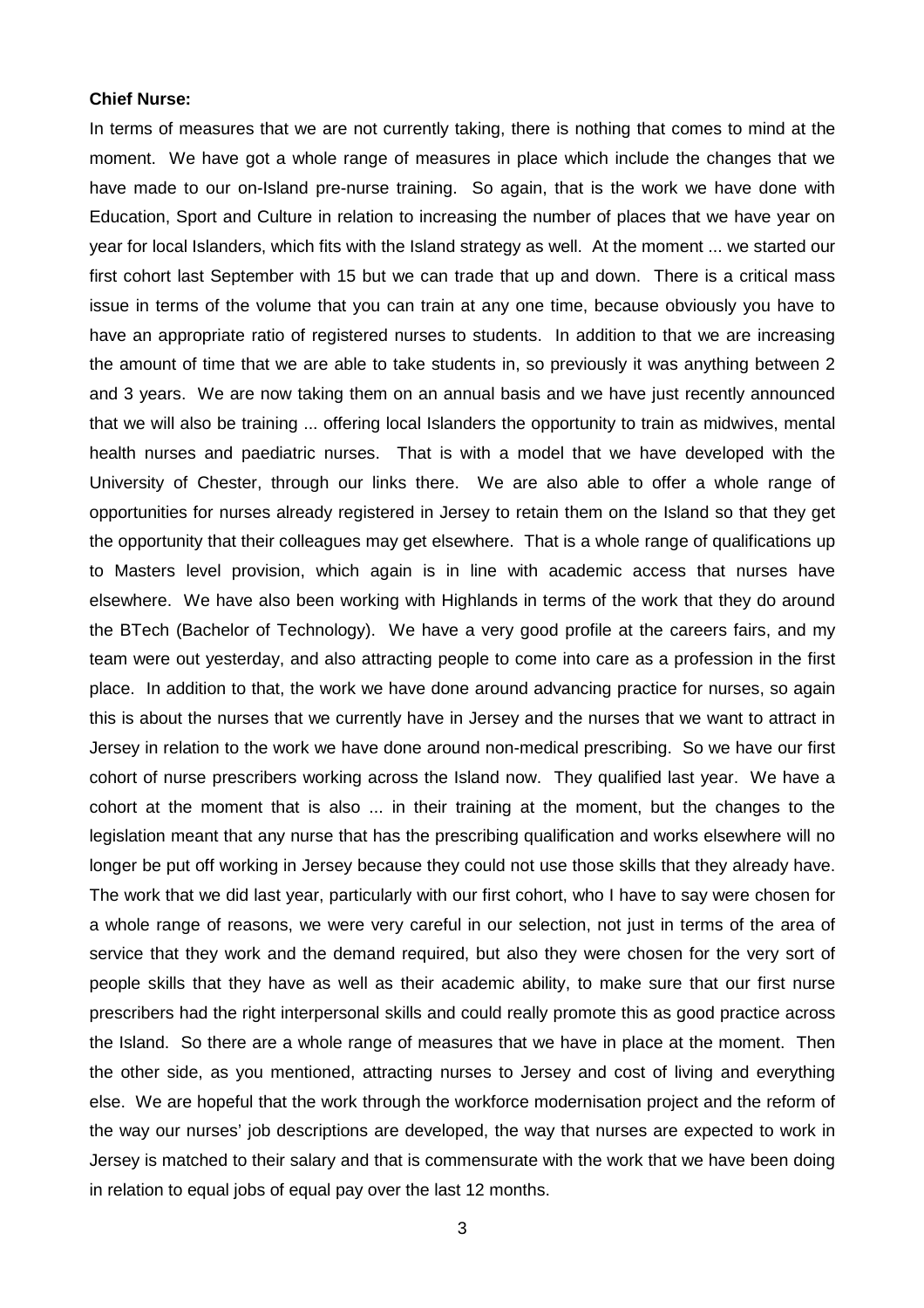#### **The Deputy of St. Ouen:**

When is that particular piece of work likely to be completed?

#### **Chief Nurse:**

At the moment we are doing our work with the ... it is not being run through the workforce modernisation team, so it is not directly being run by our department but all of our staff are working really on their job information templates. So when they did the initial piece of work my understanding was there was some concern that the nursing job descriptions that we had needed to be updated in order for them to do the job matching properly. So all the nursing staff have been working with the unions, managers and everybody to profile their jobs, and that work is ongoing at the moment. There is a whole heap of work that is being sent over to the workforce modernisation team. They have job-matching panels who meet. So it will not be nurses looking at nurses' jobs. It will be trained job evaluators who come from different areas of service, looking at jobs and potentially matching them. I understand they are aiming to complete that part of the exercise in the next couple of months. There is a lot of pressure on us to get that work completed, but it is important we do it properly.

#### **Senator S.C. Ferguson:**

But inbetween all this are you managing to apply a sort of Lean process?

#### **Chief Nurse:**

In relation to which aspect, Senator Ferguson? In relation to the job description process or in relation to the way people work?

#### **Senator S.C. Ferguson:**

In relation to working practices.

## **Chief Nurse:**

There is a range of Lean projects in place across the organisation, across different areas at the moment so, yes, there is a lot of work at the same going on across our services. It is a lot of work, and then there is the work around the changes to the way people work in relation to the community services, the White Paper, the single-point referral. So you are right, there is a lot, but Lean principles should be underpinning everything that we do anyway. We are building the workforce in terms of the capability around Lean and we have got some good early projects that we have created. One that I was personally responsible for was the review of nursing and appraisal documentation which was cumbersome, lots of paperwork and really did not hit the point. We did that piece of work last year. I think you saw it. So that is just one project but there is a whole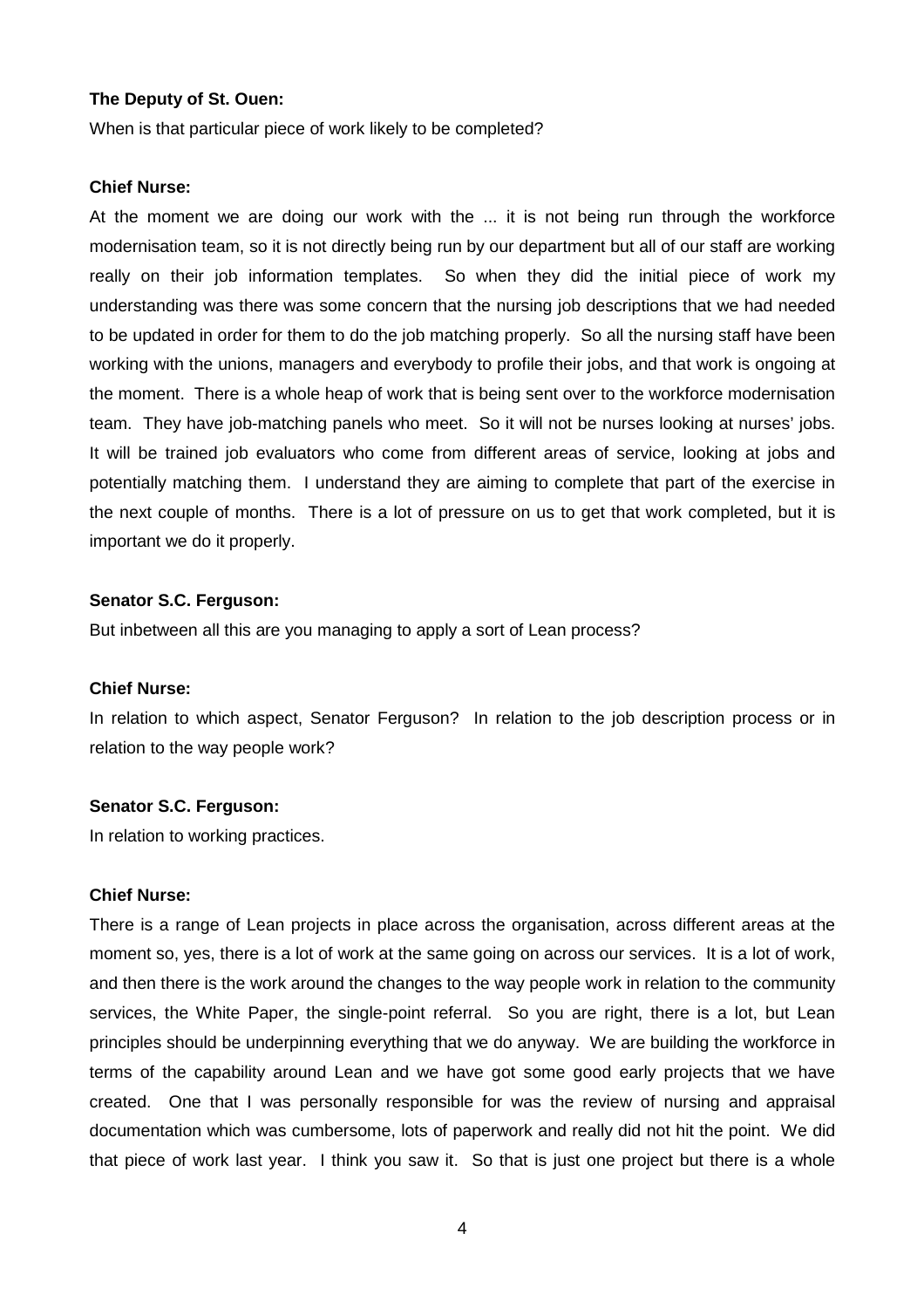range where they are looking at phlebotomy services, pharmacy, different aspects of the way we do things.

# **The Deputy of St. Ouen:**

Rose, you spoke about a number of initiatives to be undertaken on the Island to provide the necessary skills for people to enter the nursing profession at different levels. Is there any specific Advance to Work programme currently being run to help people become carers and the like?

# **Chief Nurse:**

You will have to forgive me, because I do not know what is badged under what particular programme, because there are a lot of different ways in which people get into our services ... into a career in our services, I should say. So I know there is a range of flows of people coming in, whether it is through people identified as having been unemployed for a period of time, and we have just been working ... well, I have recently met with a lady from H.R. (Human Resources) who is leading on that with a view that we present opportunities for people who are currently employed to do meaningful work for a period of time. That may not be appropriate that they work in nursing, but it could be that they do something office-based. There are opportunities again that we have taken people through Advance to Work schemes on to our nurse bank as healthcare assistants. What we are very mindful of is whoever wants to enter the caring profession has to have the right skills and attributes and that is very important that we do not let that side of our recruitment slip in any way because of pressure to obviously find local work for local people. But it has to be right for you and it has got to be right for everybody else.

# **The Deputy of St. Ouen:**

Right, thank you. The only other question I have at the moment is around the current level of vacancies.

## **Chief Nurse:**

It has been fairly static for quite a number of years now. Probably at any one time we have up to 50 registered nurse posts unfilled, which is a mixture of posts that we are currently out to recruit and a mixture of posts that we have already recruited to and waiting for individuals to come into post. Now, that is across all Health and Social Services nursing posts, it is not just the General Hospital, but the other thing to factor into that that keeps it fairly static is we have had some real positive investment in frontline posts as well, so the figure tends to start topped up because we are ... as we are filling posts, we are bringing new ones online as well.

[10:45]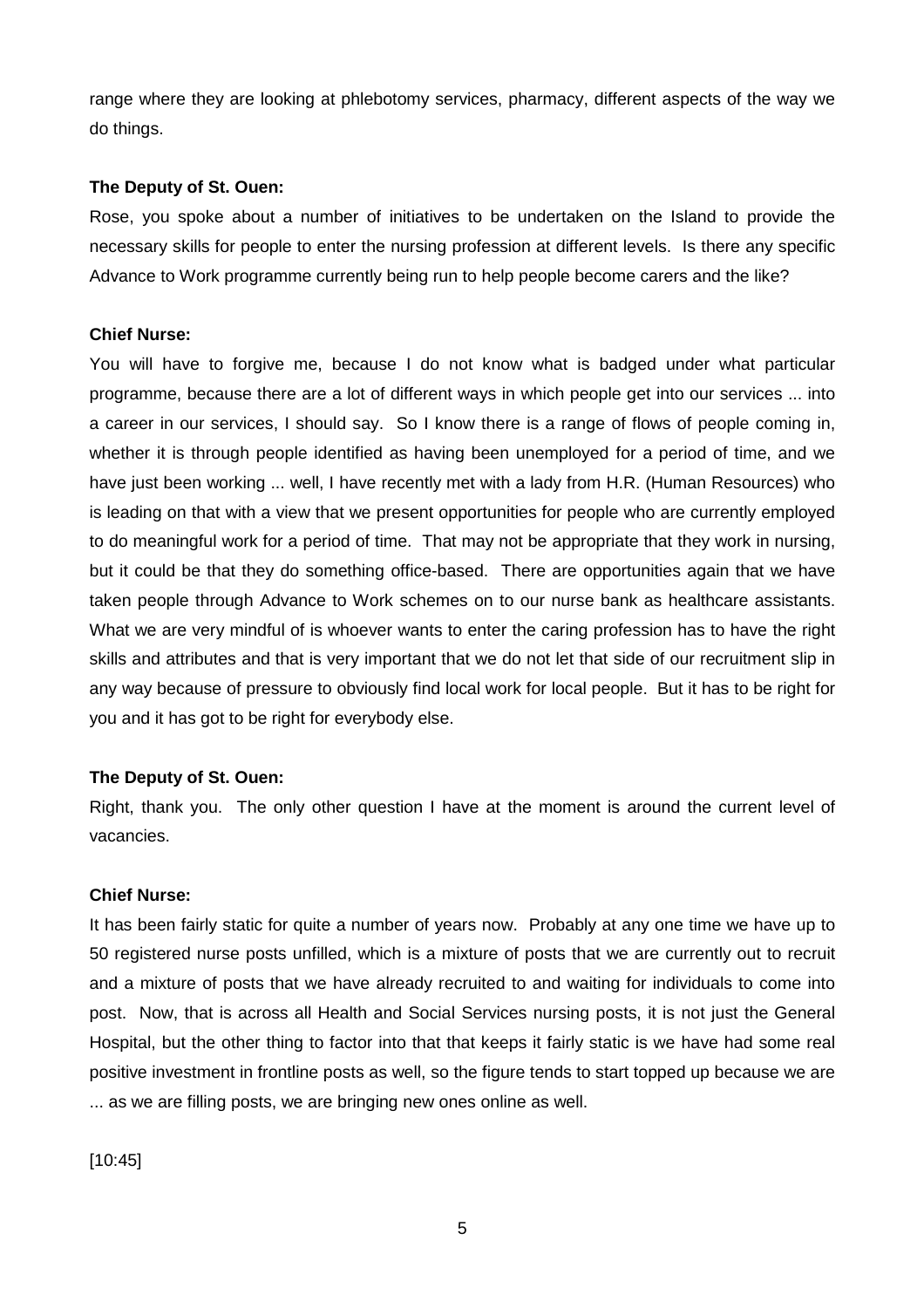So, for example, at the moment we are just recruiting into 8 posts for critical care nurses. So those posts were not available to recruit to until the funding became available this January. Those 8 automatically go on to our vacancy factor which tops it up again, if you know what I mean. So while it looks as if we have a fairly consistent level, because I recall we have had this conversation previously at one of our previous scrutiny hearings, it is a positive message because it is part of increasing our frontline staffing levels as well.

#### **The Deputy of St. Ouen:**

So currently we are able to recruit the various different nurses with the skills that are required?

#### **Chief Nurse:**

I would say it varies. I would say I recently was involved in the recruitment of a specialist nurse post and we found a very good candidate who took quite a lot of time to consider and unfortunately withdrew. That was on the basis of what that candidate considered a significant step to moving to the Island. It goes back to the same issue around housing. The cost of housing is quite startling for people.

#### **Deputy J.A. Hilton:**

So with regard to that, because housing has always been a big issue, in your opinion do you feel that the States of Jersey are not doing enough to address that issue? We are going to be relying more and more on people coming from the U.K. to fill these posts and especially as we are switching from hospital-based services to services in the community, we are going to need those additional staff to carry out those services in the community. How much does that concern you that you will be faced with that issue again in the future, about housing?

#### **Chief Nurse:**

Yes, we have been doing some work with Andrew Green's department and with colleagues in Jersey Property Holdings, looking at the whole issue around accommodation stock, the housing policies within Jersey as well, with a view to developing the essential workforce gateway. That work is progressing slowly but it is progressing. I would not say we are in a position at this moment in time where I could say, hand on heart, we are there yet. But it is a very encouraging positive conversation.

#### **Deputy J.A. Hilton:**

In your discussions with the Housing Department ... you know, we have moved on from the days where nurses lived in a nursing home in a single room. We have moved on from that, so in your discussions with the Housing Department, is this to open up all types of accommodation available to incoming staff? Does it involve that?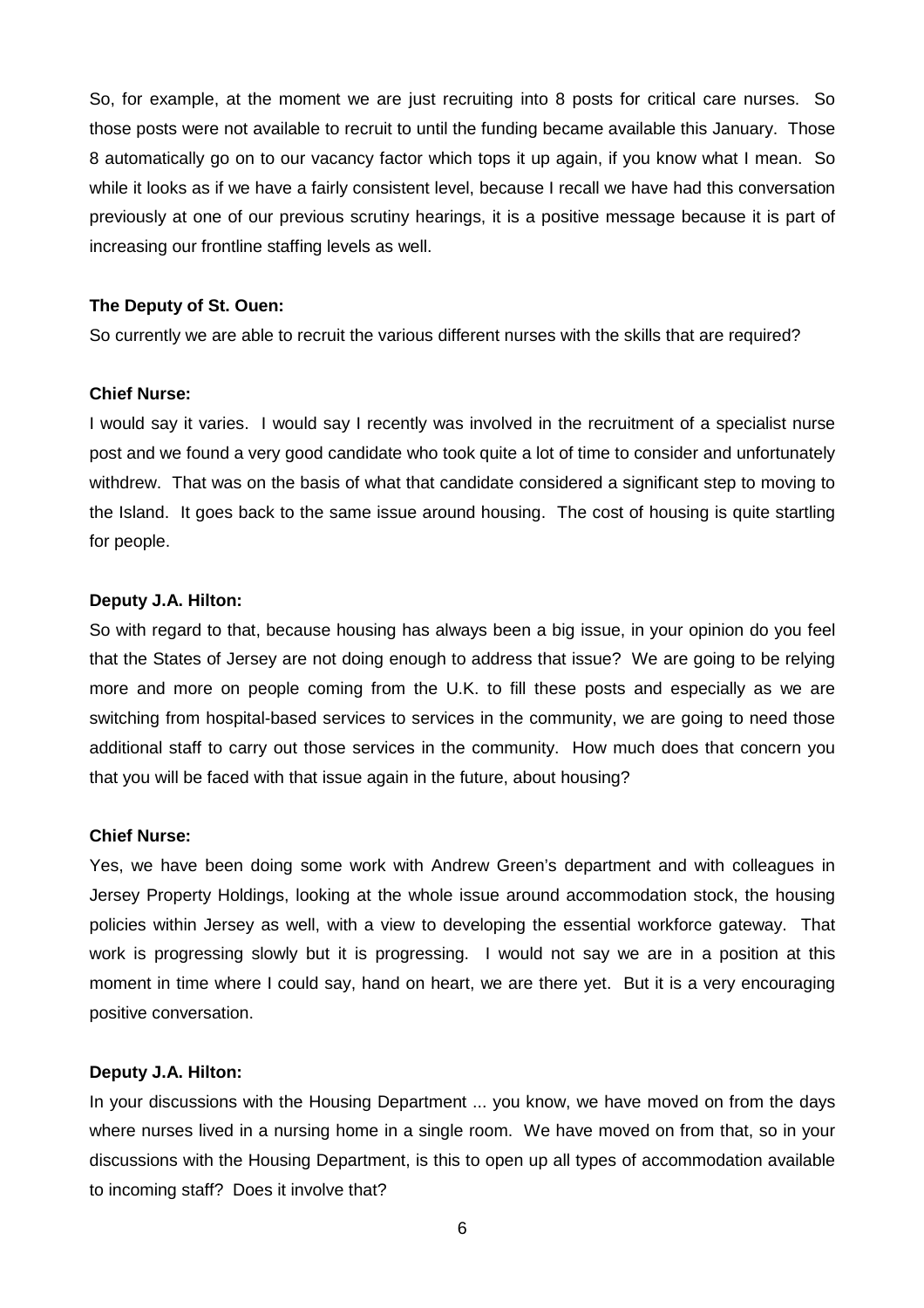#### **Chief Nurse:**

I think in terms of the conversations we have had so far, it is about registered nurses working for Health and Social Services with an opportunity that, by the time they come to Jersey in the future, they will have a choice of how they would choose to live on the Island. The choice would be they could potentially rent, they could potentially buy or they could potentially move into one of the gateway schemes or social housing schemes.

# **Deputy J.A. Hilton:**

So when we are talking about the housing needs of staff we are talking about qualified staff coming in, not people coming in to fill other maybe more basic roles at the hospital?

## **Chief Nurse:**

Yes, generally we would recruit people in non-registered posts locally so people who worked as healthcare assistants or support workers would generally be pulled from the local community. That said, obviously we are very keen to develop local students and give them the opportunity to develop as nurses as well.

## **Deputy J.A. Hilton:**

Would it be fair to say from our conversation this morning that it seems to me that you are confident that we will be able to fill the need for those specialised nursing posts to deliver the Health White Paper in the community?

# **Chief Nurse:**

I would never like to say I am 100 per cent confident, but what I would say is that the feedback we have had from nurses who have applied recently for the post, certainly since the work has really begun in earnest around the White Paper and the plans around the future hospital, people see what is happening in Jersey as a really exciting opportunity and see this is an attractive place to come to work. That has come through not just from candidates but it comes through our links with U.K. universities and our regulator as well. So I think the real positive message is about what is happening in Jersey getting out there and people like the idea of living in the community they are going to be caring for.

# **Deputy J.A. Hilton:**

We will just move on to the subject of the new hospital. We are interested to know what your direct or personal involvement in the new hospital plans has been and also how the nursing staff in the hospital have embraced the idea of, say, for instance, a 2-site location with your hospital services. So if you could just talk to us about that, that would be good.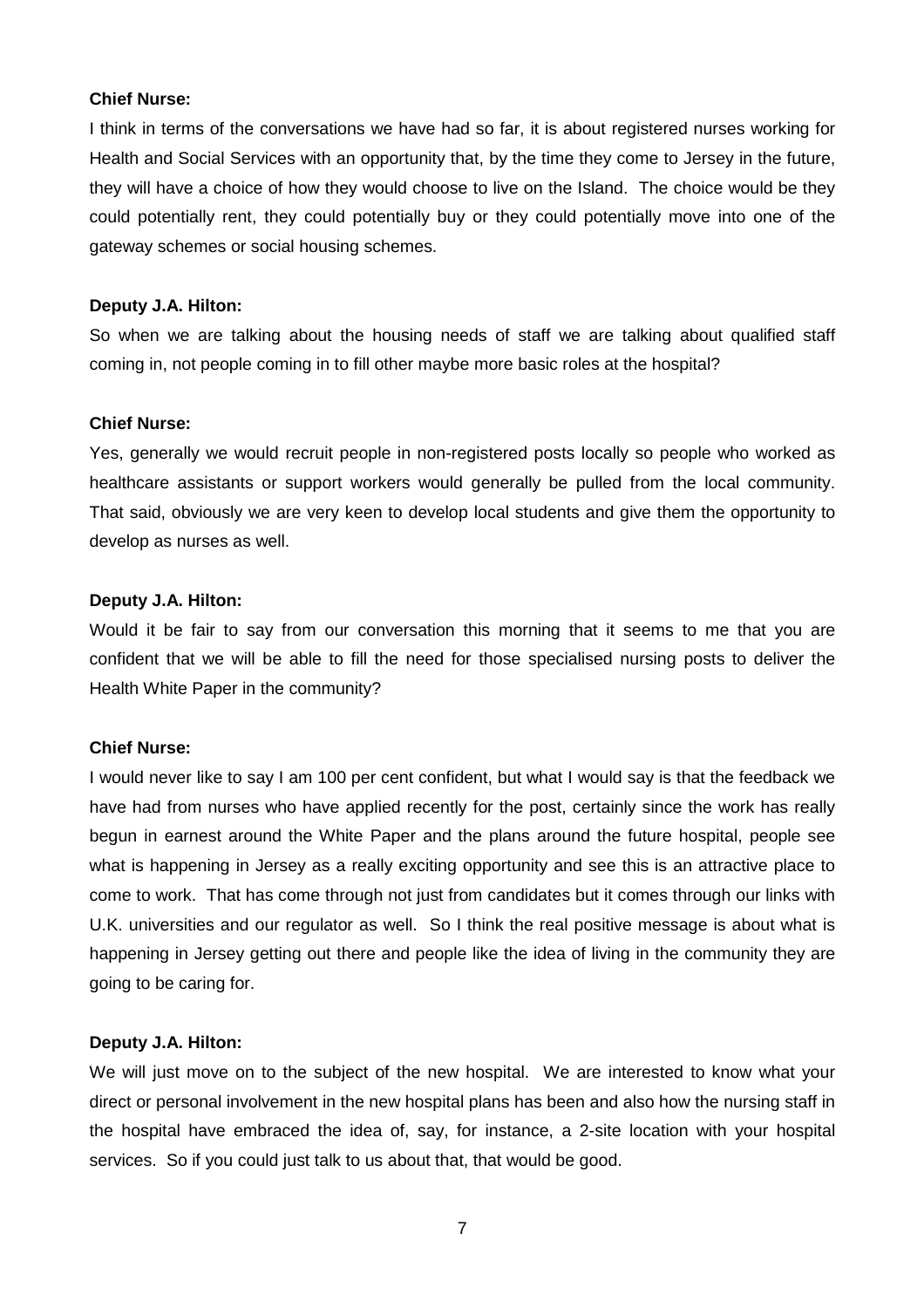#### **Chief Nurse:**

Okay. In terms of my involvement, I have been involved from the point of view of I have attended and supported events that were held at the town hall with a range of different professionals last year, going back to the very early stages in terms of the work with KPMG on the technical paper and the collaborative event. I was one of the people who co-ordinated one of the groups up there. I am a member of the transition steering group, so again, in terms of the oversight on the White Paper, I have a key role on that. In terms of my sort of involvement in the work around the future hospital, Bernard I employed as a senior nurse initially before he got moved into this role. So I see Bernard as a professional link on a very regular basis and we are able to touch base on things. I also have very regular access to the senior nurses, so these are the nurses who are responsible for running the divisions and I see them on a fortnightly basis as a group and we are able to discuss future issues affecting all aspects, workforce issues as well as future plans for the hospital. I attend a meeting with the Clinical Director, so this is the medical staff. Helen O'Shea chairs that meeting and that is once a month on a Wednesday evening. Again, the future hospital, the dualsite plans and pathways are things that regularly feature in our discussions around that, along with the issue around single rooms. In terms of your question about how nurses are feeling, I hear things through a variety of different means, so the sisters meet together on a fortnightly basis in the hospital; I have an open invitation to those meetings. I do not get to them very often just because of my diary, but I do get all the minutes of those meetings and if there is anything anybody has to raise as a concern I do have an open door policy, even though they cannot always get to me straight away, and I meet with our nursing union reps on a very regular basis. I do know that the nursing staff feel very strongly about the physical environment in which patients are cared for at the moment. That is to say that they are ... what was I going to say then? Yes, so they feel very challenged and concerned about the physical environment. In terms of proposals about the environment moving forward, I think those discussions in terms of viewpoints, what the ward should like, I think they are still at the stage where they have got more questions than they have come to a consensus thinking. So it is really at the moment around the thrashing out of ideas. I know Bernard met with a group of the sisters fairly recently and I have had feedback from that meeting as well in terms of where their thought processes are and I think it is fairly typical - I can say as a nurse myself - of how people think, in that when you are presented with an opportunity to think quite creatively at a time when you are used to dealing with business as usual, it is sometimes quite hard to visualise what will be in the future and think backwards from that. So while everybody knows that this is not a done deal in terms of the design of the new build or anything, to be asked their views and opinion, I think they are still formalising those and their thinking around that, so: "What will it mean for me? What will the ward look like?" I think they are coming to a point where they will have quite a clear idea but I think there is going to be some site visits as well to different types of hospitals in the U.K.

8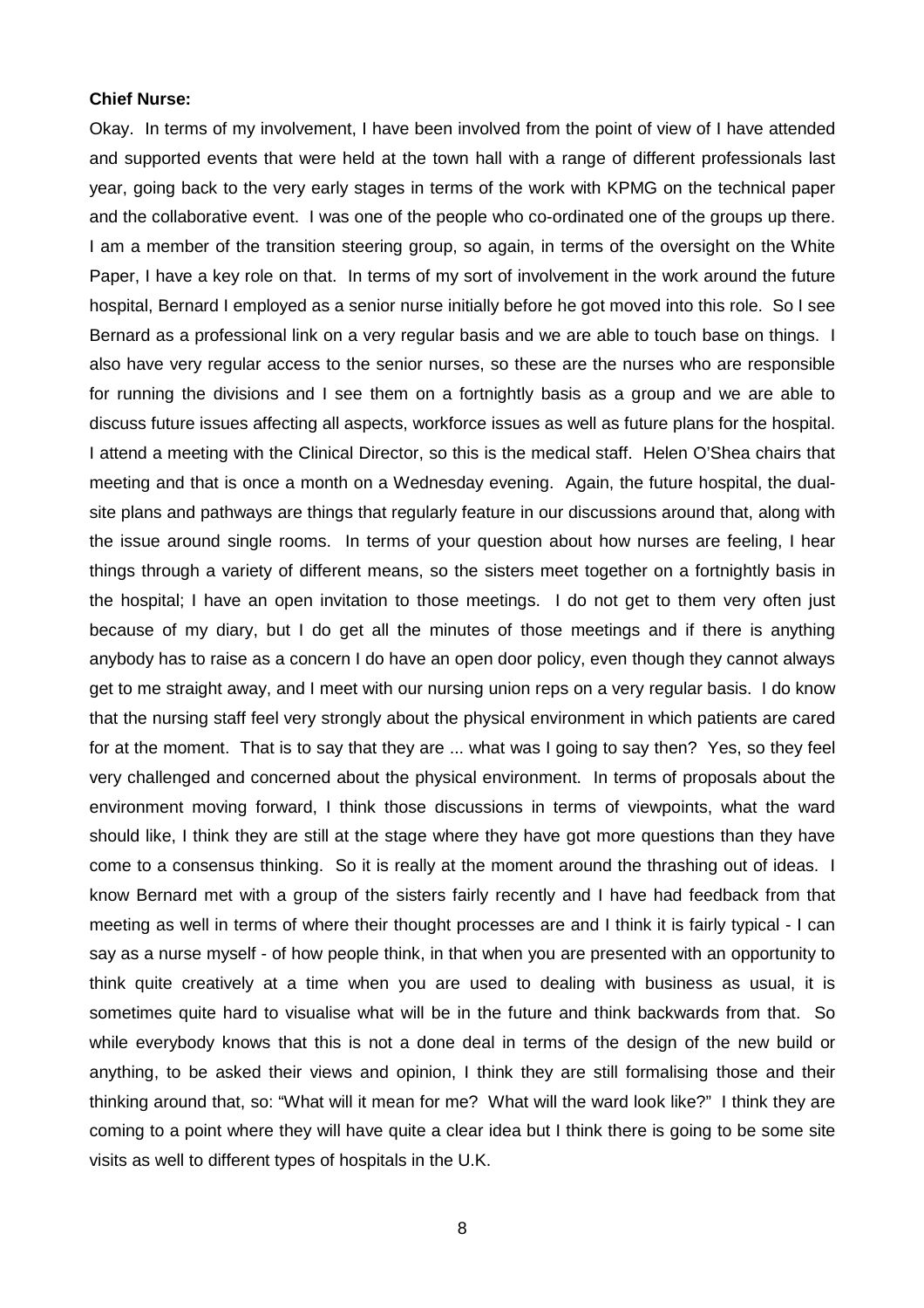#### **Deputy J.A. Hilton:**

You mentioned that nursing staff had raised concerns about the nursing environment. Could you tell us what some of those concerns are?

# **Chief Nurse:**

Some of it relates to the fact that the bays are particularly cramped. I mean, I saw this for myself when I visited somebody in the hospital recently who said the care was fantastic but when you visit you really are mindful that everybody can hear everything that is said. So people do very well within that quite cramped environment. There is an issue around lack of storage, there is an issue around lack of space basically, so private rooms to take patients and visitors to have a confidential discussion is limited. Use of day rooms that always used to be available in the past have gradually become eroded just because of the pressure of space. So it is mainly around those issues and when we do recruit nurses from the U.K. or other areas the model of care that we provide in Jersey is very welcomed and very liked by nurses but the environment is usually quite a shock because they come from quite different environments.

## **Deputy J.A. Hilton:**

You also mentioned that nursing staff had concerns around what is being proposed. So what are you directly doing to address those concerns with nurses? You said yourself that sometimes you found it difficult to get to the sisters' meetings and other meetings but what about the level below the sisters, how are those concerns being addressed?

#### **Chief Nurse:**

I know all of the sisters have regular meetings with their staff and their teams and these will be issues that they will be discussing with their teams. I think in terms of ... if you take the single rooms as a particular issue of discussion, we are doing some work around feedback from patients particularly at the moment to see what patients think, because it is easy for us to say: "As nurses, we think this." It is best to ask those who have experienced it what their opinions are. But I understand that the discussions around the wider nursing team will be taking place within those ward areas and those ward teams, so I would expect the sister on the surgical ward to be keeping her staff briefed and involved in a discussion and a debate, and Bernard is a very accessible person as well, so any information, whether we want information out or we want to share thoughts and feelings, would go back into Bernard through that process.

#### **The Deputy of St. Ouen:**

Following the decision made by the ministerial oversight group that a fully zoned new hospital costing £430 million was unaffordable and a decision that the new hospital should be provided within the £300 million envelope, what involvement have you had in the prioritisation process that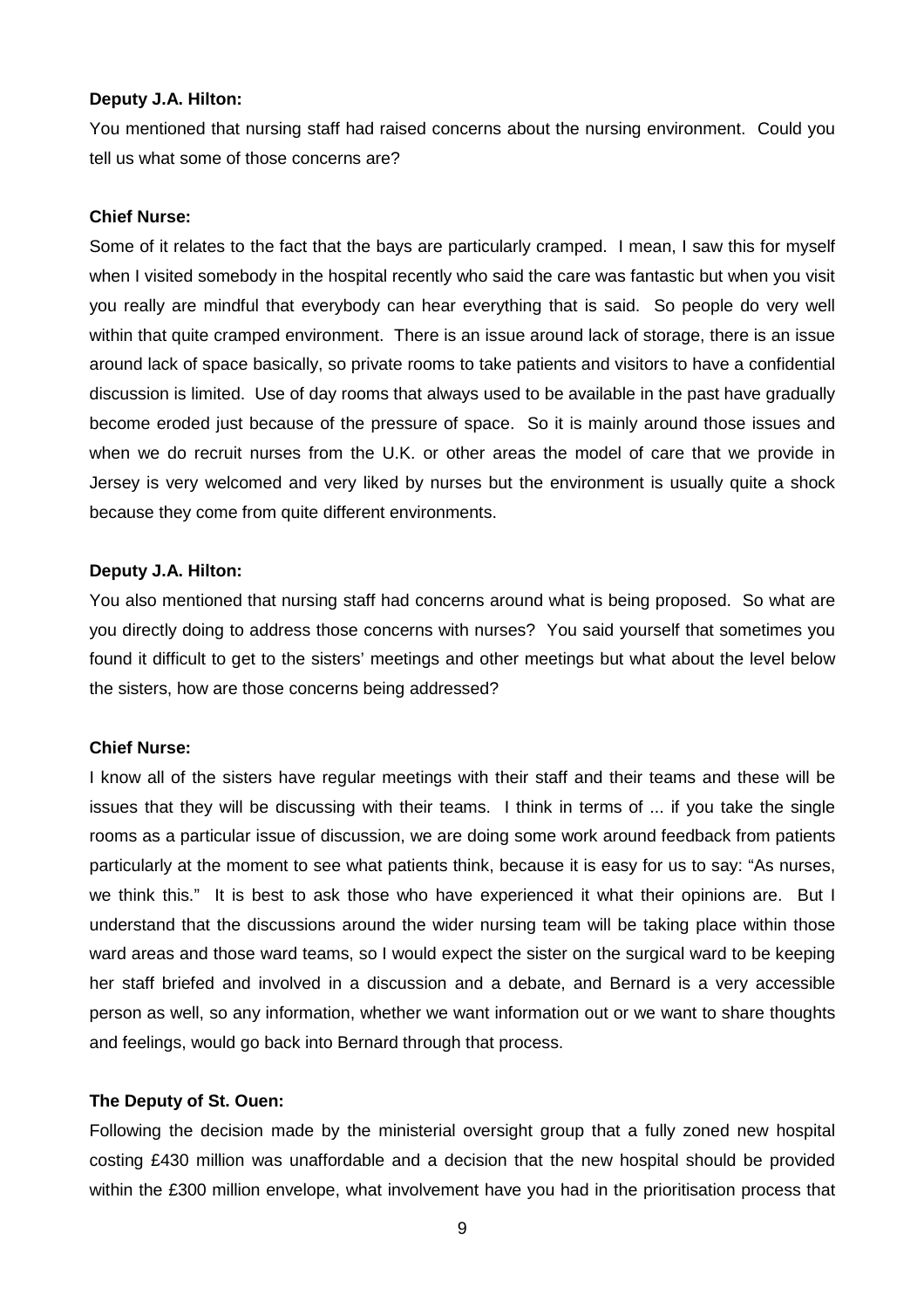has been looking at what services should be provided and how the new hospital could fit within that new funding envelope?

# **Chief Nurse:**

My main involvement was the meeting that we had at the town hall. So they presented the proposals for what was affordable within the costs envelope that had been set for it. It was at that meeting that we discussed in groups as clinicians if the model was to be a dual-site model what services would be on one site and what services would be available on the other. So that was my main involvement in that part of the process specifically.

# **The Deputy of St. Ouen:**

You do not believe that any ... that the services that we currently provide would be limited or reduced by the decision to provide a hospital at a lesser sum?

## **Chief Nurse:**

I think that the ... I think in terms of where we are at now, I think the opportunity that we have got as practitioners to the building as a building, how do we decide what happens in that building is a real opportunity. I think that the way services are configured, we have a real opportunity to get it right for people here so that they are not down at the hospital, over at Overdale, down from Overdale, back at the hospital. We have what we have and I think now we are all in the process of talking about how patients will come into the system, flow through the system, what care will be provided at the Overdale site and what care will be provided at the acute hospital site. That is where the real piece of work is going on at the moment.

# **The Deputy of St. Ouen:**

When will that work be complete?

## **Chief Nurse:**

It is part of the acute strategy which I am not personally leading on, Helen O'Shea is. Bernard might have an idea of when it is going to be completed.

# **Clinical Director, Future Hospital Projects:**

We are in the process now of developing what is called service plans, so E.N.T. (Ear, Nose and Throat), Neurology, but that process will be finished by June as a first draft. We will be ... at that point we will have the technical advisers recruited on to the process and they will take those plans and begin to test our thinking. We are down to a shortlist of 5 as the moment, they will have built many hospitals before and they will be able to say: "This is your thinking now. Are you aware of this or that?" So that will be June, that process, in a first draft.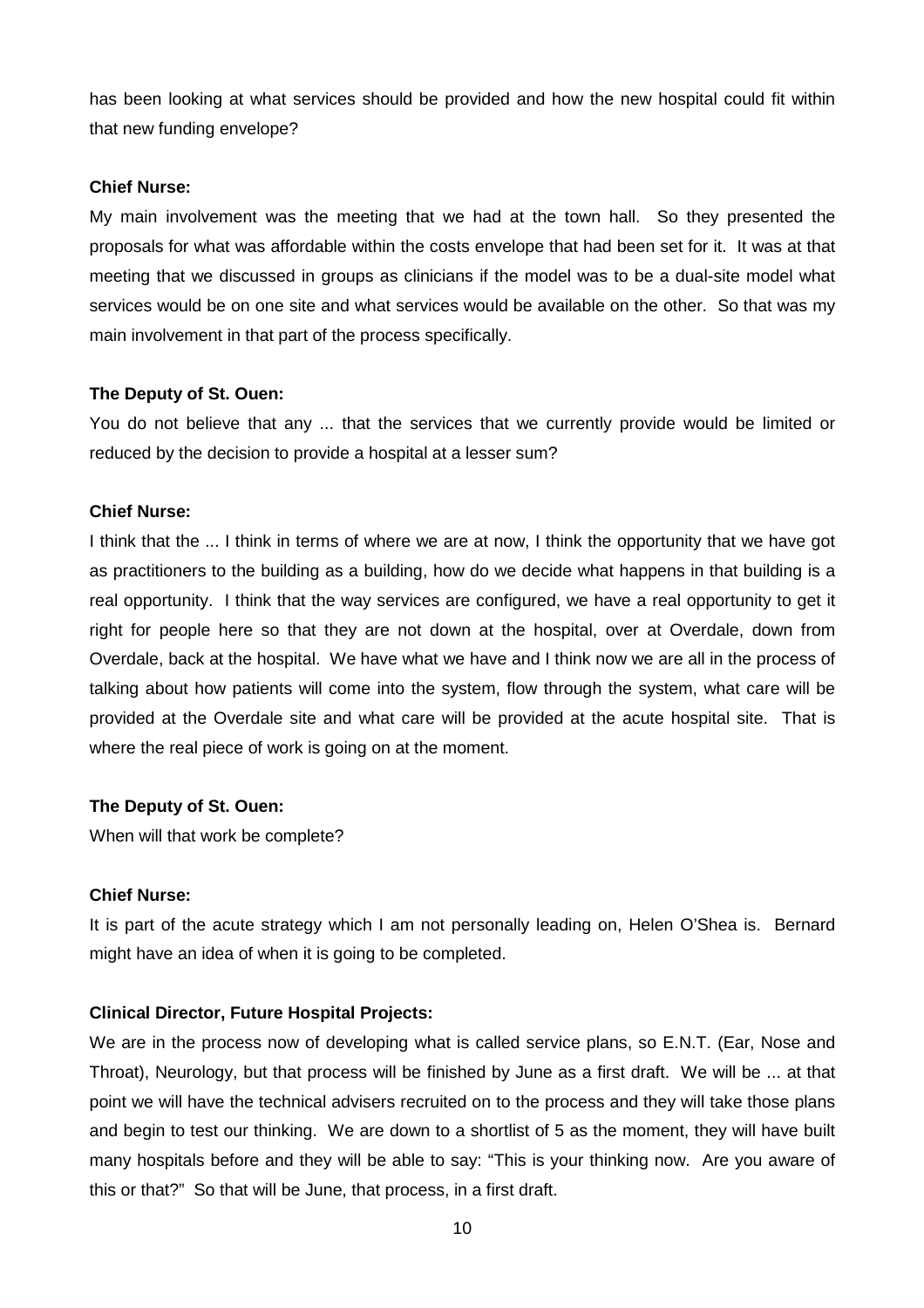# [11:00]

# **The Deputy of St. Ouen:**

All right, and when is the target provision date?

# **Clinical Director, Future Hospital Projects:**

We have to have all this done for an outline business case to be ready in January 2015, and in autumn 2015 the full business case, so that tells you what ... we have a ... we shared with M.O.G. (Ministerial Oversight Group) this week detailed deliverables at each stage through that process until the F.B.C. (Full Business Case).

# **Senator S.C. Ferguson:**

Yes, but in the middle of all this you are looking at patient flow with Lean, so the odds are that when you have analysed what the patient flow is like, then whatever it is that you started out with is probably going to be quite different.

# **Clinical Director, Future Hospital Projects:**

Would you like me to respond to that?

# **Chief Nurse:**

It some cases it may be, but in some cases the work we are doing on patient flow will inform the way it will work in the future.

# **Senator S.C. Ferguson:**

Yes, but if you are not going to have the work done before ... you are doing everything in parallel, that is fine, but you do need to get a lead surely with the patient flow approach in order to make the rest of it work together.

# **Chief Nurse:**

Yes.

# **Clinical Director, Future Hospital Projects:**

We are doing that, so the process of service planning is currently identifying the key pathways within those specialities ...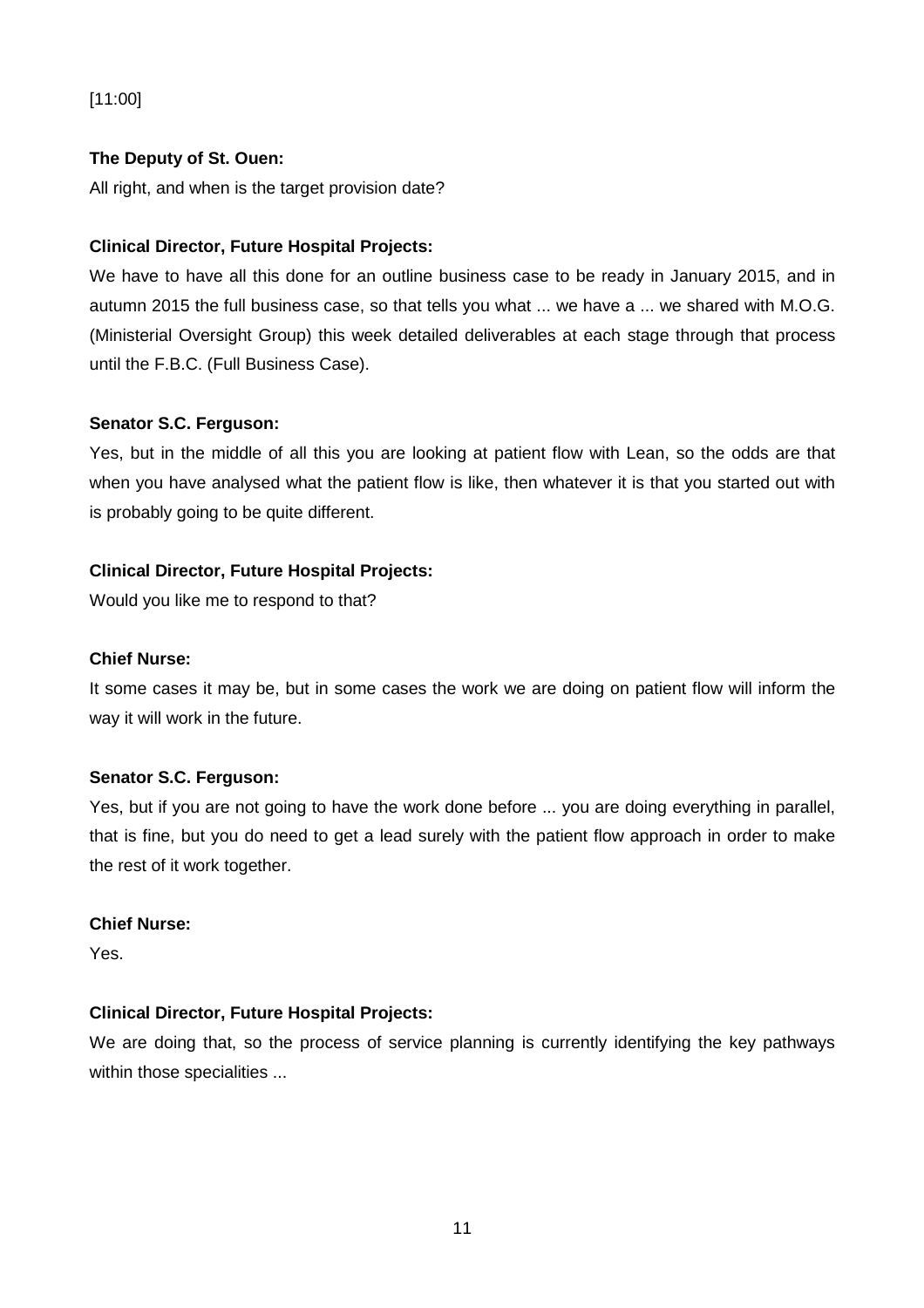## **Senator S.C. Ferguson:**

Yes, but ... I am sorry, but if you will excuse me, you are trying to make the flow ... improve the flow, which is the essential part of Lean. Really we are talking about ridges, are we not, through a factory?

## **Chief Nurse:**

No, we are talking about people. I cannot imagine it ...

## **Senator S.C. Ferguson:**

But the concept of a flow ...

## **Chief Nurse:**

Yes, yes, through a system.

## **Senator S.C. Ferguson:**

... and the outcomes. If you are trying to redesign the organisation at the same time as you are charting the flow, are you not going to get yourself all tied up?

## **Clinical Director, Future Hospital Projects:**

No, what I mean is obviously more complex than what I am going to say here ...

# **Senator S.C. Ferguson:**

Yes, I know, it should not ...

# **Clinical Director, Future Hospital Projects:**

The Lean is essentially taking out steps that do not add value. We currently, in our flows, for a range of services, have steps that do not add clinical value for the patient. I think in previous sessions I have talked about, for example, if you have heart disease and diabetes, which is a common combination, you will go currently for your cardiac appointment at the General Hospital and your diabetes appointment at Overdale. Those are unnecessary duplicating steps. What we could do, and should do, is have those services collocated in an ambulatory care centre, which is part of the dual-site model so that you can go and have your diabetes appointment on the same morning as you have your cardiac appointment. So in a sense, whether we call that lean or not, that will take out an unnecessary transport step, an unnecessary morning of work and an unnecessary carer appointment. So you are absolutely right, there are lots of ways to do this but absolutely we can do both in parallel by engaging the clinicians in this process. The stage we are at at the moment is identifying the key pathways at service level that we can then look at and understand how they fit together.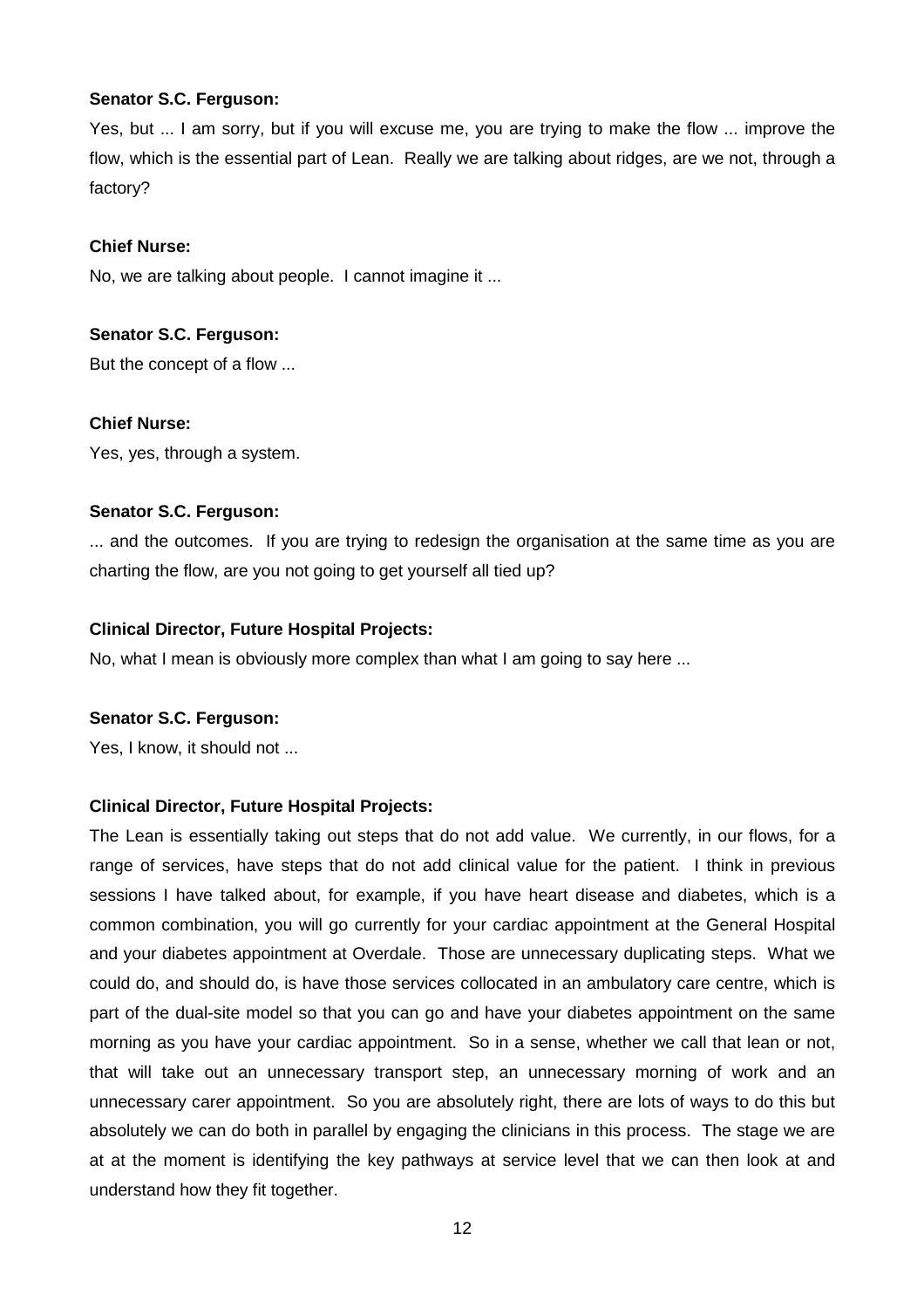## **Senator S.C. Ferguson:**

I believe that the important thing is to get the senior consultants to understand what is going on and to buy into it. How are you doing?

# **Chief Nurse:**

As I say, we have done that through a range of meetings and through the clinical leadership route as well within the organisation, so through the clinical director route as well. But also as Bernard is talking about these pathways, these are for the frontline clinical teams with the individuals. Rather than individuals saying: "You cannot do that" we need them to be on board and engaged and part of ... vis-à-vis they understand these services better than any manager does. They know their patients as well and they know the Jersey context, so it is about engagement with them. There are also plans to introduce almost a clinical champion role so a senior consultant within the organisation who will be another lead to support Bernard in the development of services and their colleagues as well. So again, modernising services, looking at patient flows. As I said, around nurses, when they are dealing with business as usual it is a bit of a challenge for individuals and getting people to think about things differently and question things differently is quite new to some people and it is an evolving process. Some people are there already, some people have been developed and some people have still got a bit of a way to go.

# **Senator S.C. Ferguson:**

Yes, and you still have the suggestions box?

# **Chief Nurse:**

A staff suggestion box? We did have ... well, we have got some on the intranet now rather than a box. In terms of feedback to Bernard, people can feed back to Bernard in terms of any of the future hospital stuff either directly through email ...

# **Clinical Director, Future Hospital Projects:**

They are doing so.

# **Senator S.C. Ferguson:**

That is good, because in my experience they usually work best if there is some sort of a Marks and Spencer voucher or something for the best idea of the month.

# **Chief Nurse:**

Yes. Yes. We can consider that.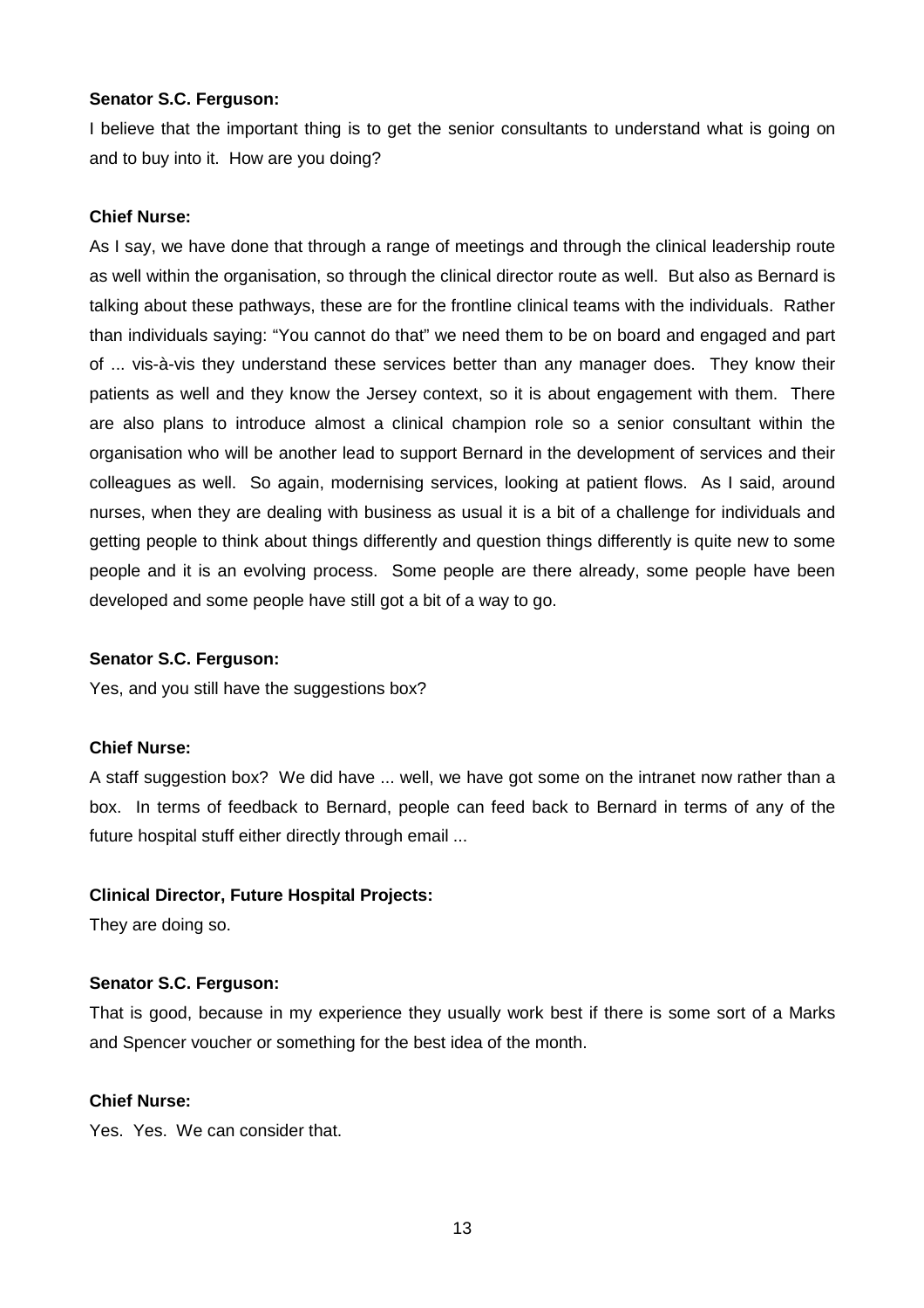#### **Deputy J.A. Hilton:**

Before we move on to the subject of single beds, I just wanted to ask you as Chief Nurse and also with your ear to the ground in the hospital, listening to what is being said, is there any service which we are currently not providing that you are hearing that maybe we should be considering that we should provide on-Island?

#### **Chief Nurse:**

Only in so much as what I know, the proposals that I have already seen, so that they are considering the radiotherapy services potentially. In terms of my ear to the ground and is there anything else, not particularly.

## **Deputy J.A. Hilton:**

I asked that question because obviously you guys are the professionals, you are there in the hospital and so you are privy to the conversations that are circulating within the medical staff. You mentioned radiotherapy as a possibility. Has there been any advancement on that, or is that in the very early stages at the moment?

#### **Chief Nurse:**

I think that is quite early stages. Bernard could give you a more accurate update.

# **Clinical Director, Future Hospital Projects:**

We are just writing a specification now to go out to an ... this is specialist work that is done by specialist providers, either obtained through what is called a national radiological advisory group, which is a national body, or through the Royal College of Radiologists, or indeed through a range of commercial providers. We have our data, we have our population, we have our epidemiology, we have our mock into the future and an organisation would then put that together and say: "Does it meet certain standards?" and there are certain standards to be able to provide what is called a linear accelerator on the Island. We need to meet those standards. So that work will be tendered out. Interestingly, I was doing the specification with Jo Yelland, who you may have met in other settings, because she is experienced in that kind of work, working again at engaging the clinicians in that. Chris Hare in terms of radiology, Amanda Jones, who is one of the consultants, an oncology consultant, and that piece of work will be done for this period in terms of the June deadline. We need an idea about that, about whether that is feasible, safe, sustainable, affordable, things we apply to all the work we do. So, yes, we will look at some feasibility on that.

#### **Deputy J.A. Hilton:**

A decision would be made around that before presumably the full business case in January 2015?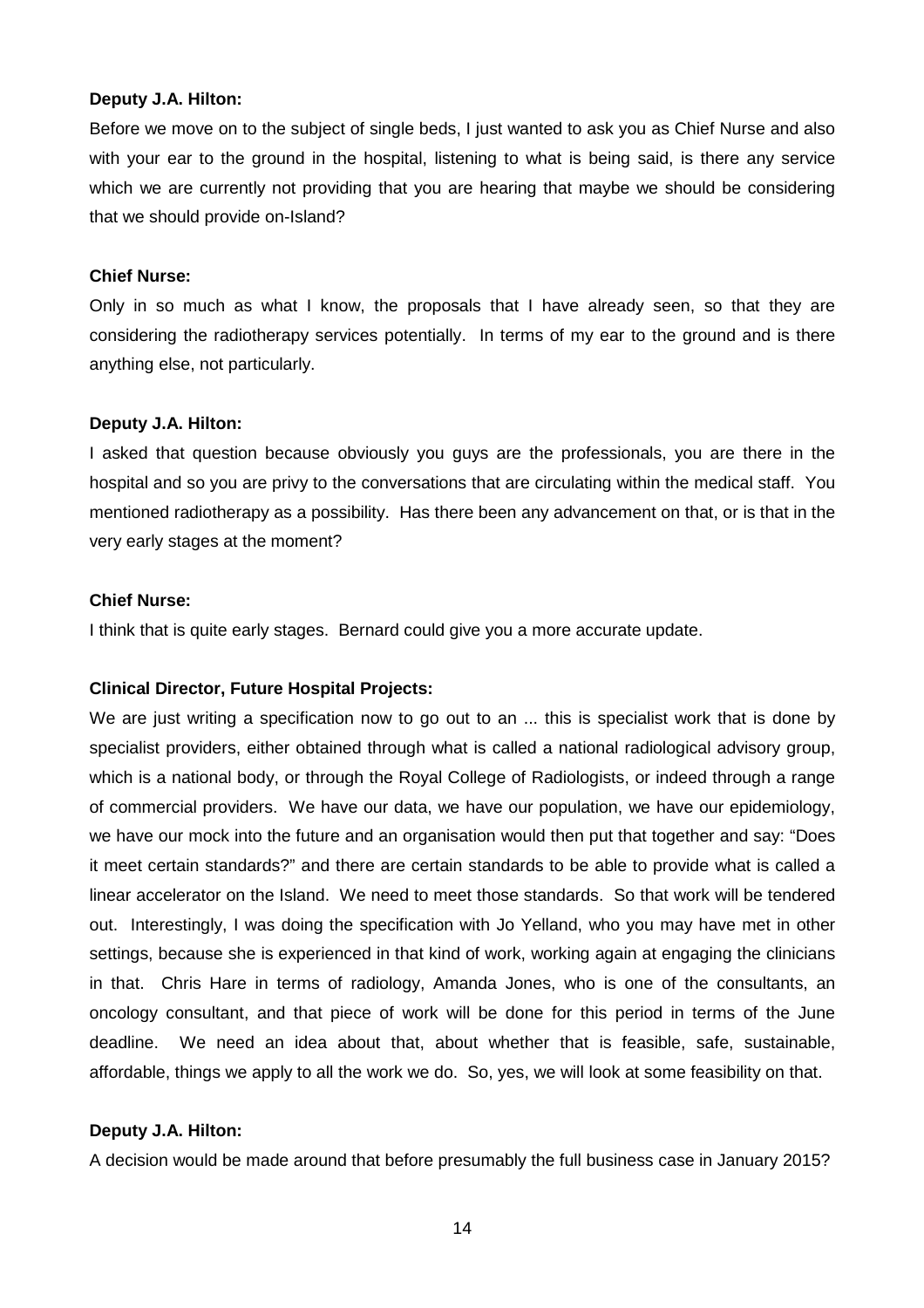#### **Clinical Director, Future Hospital Projects:**

Absolutely. We need that because you need to build a bunker, so it is a big concrete ... it is not just buying a machine, you need to put that into your planning, your outline planning application, into the design, it goes in the basement, generally speaking, so yes, that would need to be done and the decisions made about whether that is something we want to proceed with by autumn really in terms of getting that ready for the outline business case. For the Island, it is a very complex decision because we believe, for example - or in fact, we know - that there is a potential unmet need on the Island that we might want for palliative care and others. So it is quite a complex discussion. It is a strategic decision for an Island this size to invest in that.

#### **Senator S.C. Ferguson:**

Have we done the cost benefit?

#### **Clinical Director, Future Hospital Projects:**

We have not yet. That is what this work would do, because they are expensive. Once you build the bunker and buy one, then you cannot turn it off again in 5, 10 years' time. So it is really quite a complex decision. The Island's population is only 100,000. The recommendation is that you would need 5.5 per million population. However, there are health communities on the mainland with populations smaller than we have here who are safely running it. It will be a ...

## **Senator S.C. Ferguson:**

It is not a question of safety, it is whether the cost ... if you compare it with the cost of people going to Southampton and other places onshore, whether it justifies the expenditure of £14 million.

## **Clinical Director, Future Hospital Projects:**

That is right. We currently have money going off-Island that we could repatriate but there are some things that we would not be able to bring back. So that is the work we would do to look at how much we are paying Southampton at the moment, could that fund services on the Island? But there is a safety threshold, because even if it made sense financially, if we could not work with a partner, for example ... we work with a partner, cancer centre, they would have their governance arrangements. If we did not meet that safety threshold then we would obviously have a conversation and it would not ... that is why we are contracting with a specialist organisation to do this work for us.

#### **Deputy J.A. Hilton:**

But we also have to bear in mind both the cost of providing a service, the human cost, to being away from family and friends at a very, very difficult time in a person's life when they are undergoing treatment.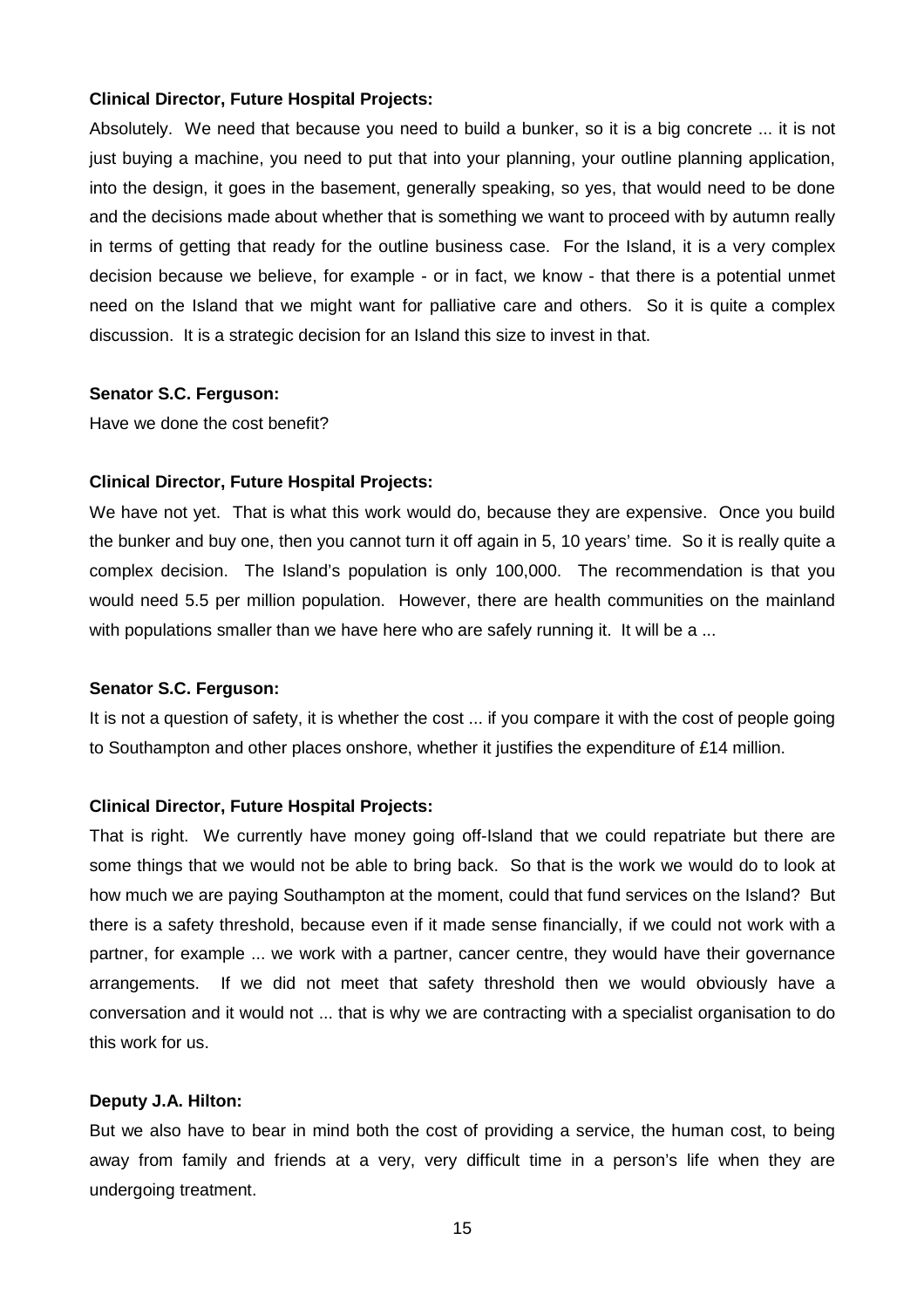#### **Clinical Director, Future Hospital Projects:**

Yes.

#### **Deputy J.A. Hilton:**

Okay, thank you. Right, we would like to ask you some questions around the question of single beds and single-bedded rooms and we would like to hear your view on that. What you think the advantages and disadvantages are?

#### **Chief Nurse:**

I have a personal view. My personal view is based on my family's experience of being in hospitals - not in Jersey, I have to add - and my own personal experience of working in other organisations. I think single rooms are entirely appropriate. From the point of view of your ability to comfortably nurse somebody in a private environment where you can have very difficult conversations with individuals, where you have got space, where you can manage any potential infection control risks, I think single rooms are entirely appropriate. Personally I know what I would prefer and what I would prefer for my family as well. My daughter has been in a hospital in the U.K. which was all single rooms and my daughter has also been in a hospital where it was an old-fashioned Nightingale ward. There was no difference in terms of contact with nursing staff when she was in the single room and she had the opportunity to go out, walk out, do what she needed to do. So that is my personal view. From an organisational point of view, I understand in terms of the evidence base around single rooms, I know that with the exception of England new hospital builds in Northern Ireland, Scotland and Wales are all to be built to 100 per cent single room occupancy. I think England is still sitting at around 50 per cent at the moment, with some hospitals going for 100 per cent. I know one of the hospitals I worked in, Liverpool Royal, is going for 100 per cent single room. I think there is great benefit from a patient point of view, not just for the reasons I have already specified, but also in terms of managing your total bed base, which from an Island's perspective gives greater credence to full single rooms, or as many as we can have because basically when you have a bay and you have mixed bays, you could have a male bay and a female bay next door to it, if you have suddenly an influx of men coming through the organisation as patients, you then have to start moving beds around, moving patients around. If you have got patients already in single rooms that does not become an issue then. You can manage the beds that you have much better. Every time you move a patient from one bed to another you introduce an element of loss of information, loss of communication in between the transfer of patients to another bed or to another team or another ward. So from a patient's point of view, I think it would be much better. They come into hospital ... unless there was a clinical need that meant that they had to move beds. So, for example, they deteriorated and needed to go to critical care, that room would be the room for the duration of their stay in hospital. Again, this goes back to what I have heard from patients who have been nursed in bays who get very anxious when they see other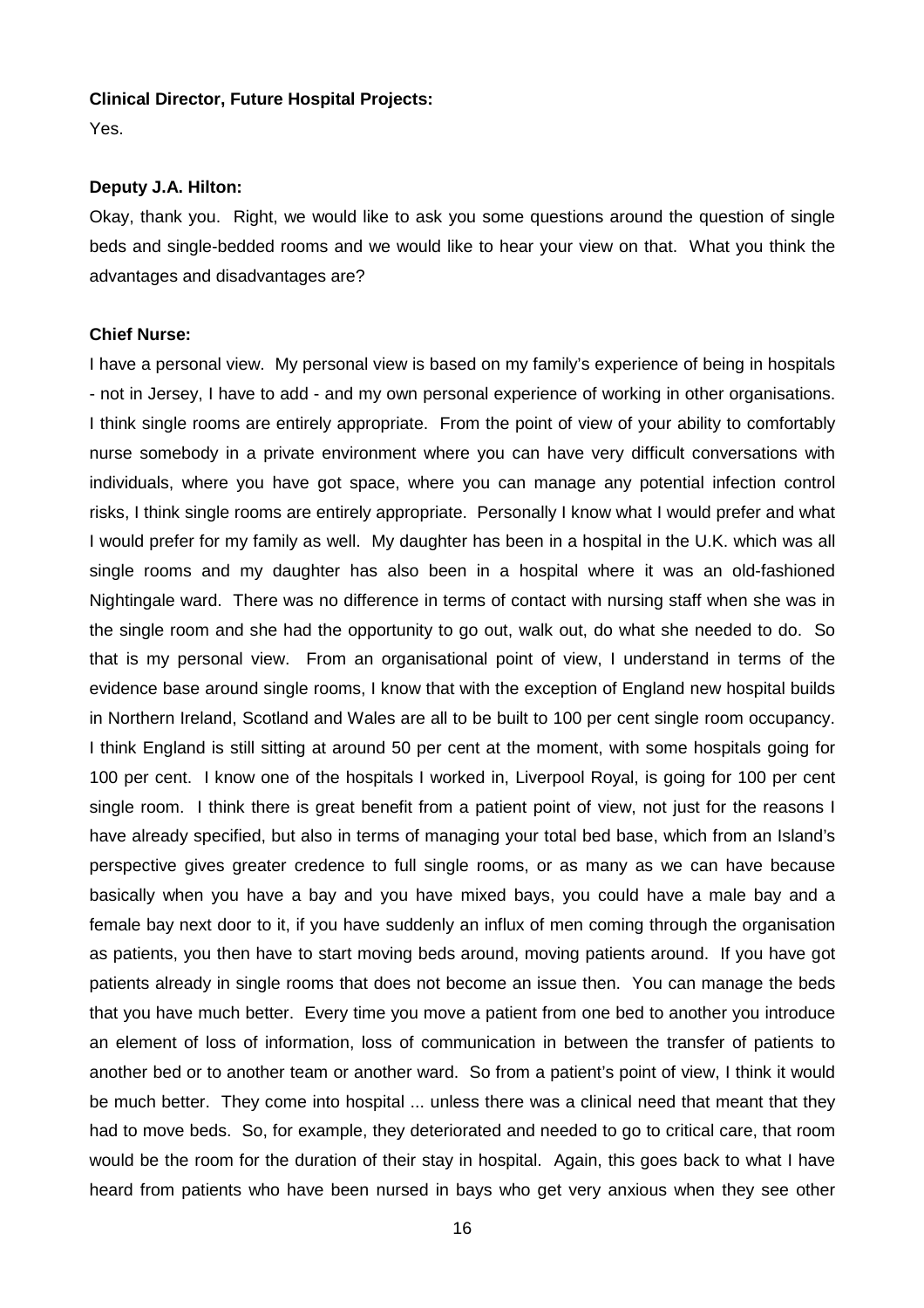patients opposite them who look like they are in a little bit of difficulty or have some challenges throughout the night which makes quite a lot of noise, people find that quite difficult to sleep and it does not really help their recovery. Sometimes people are quite keen to be discharged from hospital because they found it quite disruptive being in a bay with other people.

# [11:15]

So I think provided the design is appropriate and right and that there is space for people to meet together, there are areas for nurses to come together and work and private spaces that they could talk to relatives, I think it is the design that is important.

# **The Deputy of St. Ouen:**

You have said that there is no difference in contact between people in a ward and in a single room. Can you just explain what you mean by that?

# **Chief Nurse:**

In relation to ... partly it would be in relation to your staffing levels, so again you would need to make sure in the same way you have appropriate staffing levels for patients in bays that you would have appropriate staffing levels if patients were all in single rooms. Again, depending on how those rooms were configured and what sort of line of sight there was for nurses to those patients in those single rooms would determine your staffing needs. In terms of contact with other patients or other people on the ward, I think you give people a choice, as we have on the rehabilitation centre up at Samares Ward, which is all single rooms. There is a choice, they have quite a lot of choice in terms of where they want to go. They can go and eat in a communal area for lunch, they can sit in a communal lounge or they can go to one of the quieter lounges if they want to, or stay in their room. So I do not think if there is a concern around it, any potential social isolation, that that would necessarily be borne out, provided the design was appropriate. But it is important the design is right.

# **The Deputy of St. Ouen:**

We have heard of an occasion from a certain individual that once you are occupying a single room it is out of sight, out of mind, and there is a greater risk that the needs of that individual could be not ignored but not noticed.

# **Chief Nurse:**

I understand, yes.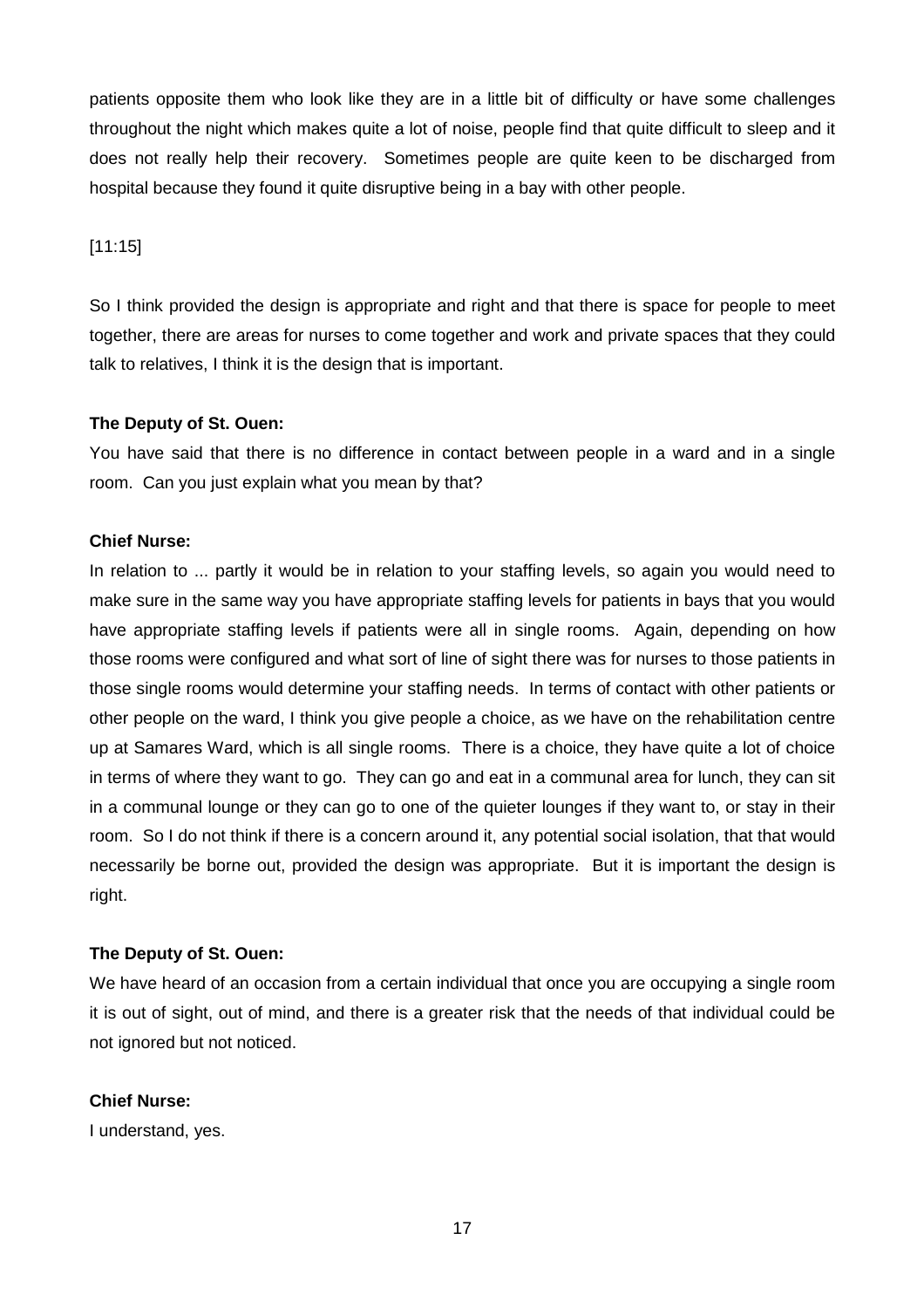#### **The Deputy of St. Ouen:**

Basically from what you are saying the way you deal with that is increase the number of staff to ensure that you have got sufficient provision?

#### **Chief Nurse:**

I think there are 2 issues there. One is that I obviously do not know which hospitals these individuals who have fed back to you were nursed in, but say if they were nursed in our hospital, at the moment the design of the wards does not lend itself particularly well so those single rooms are not designed in the best way that they could be. So the patients do not have a lot of access to see what is going on outside the room, so they cannot necessarily see people walking past, they are quite closed off, they are tucked away. Again, because we have such a limited number of rooms available at the moment it generally means that they are used by people who potentially have an infection. So again that limits the amount of contact with somebody coming in and out of the room, because you have to manage an increased infection risk. I do think it is very much incumbent on the design of a single room and the design of the ward, which would then determine your staffing levels. If you designed a ward area potentially where all of your single rooms were almost like hotel rooms, in that they were so private that staff could not see and the people inside the rooms could not see, then I could understand that. If the single rooms were designed in such a way that there was clear visibility, particularly for patients who wanted it or needed more visibility, that they were designed so that there was a choice in terms of line of sight into those rooms and potentially the patients. But we have to build a model that creates that fair line of sight and that opportunity, but bearing in mind in the future model the majority of the people who will be in hospital will be acutely unwell so we need to make sure the wards are configured and designed in a way that we can safely manage that. So people's experience today will be different tomorrow in the new model.

#### **The Deputy of St. Ouen:**

From what you said there are a lot of advantages but you have not necessarily mentioned any disadvantages. Are there any?

# **Chief Nurse:**

To single rooms? I do not know that I have necessarily thought in that way. I cannot think of any particularly. From a nursing point of view, how you organise and deliver your care is important when you are working in single-room facilities so that you do not stockpile stuff in people's rooms. You only have enough for that day, and you can manage your workload provided it is organised in an appropriate way. It lends itself very well because you have more space available to you in that room than you ever have in the bays. I cannot particularly think of anything obvious. Sorry.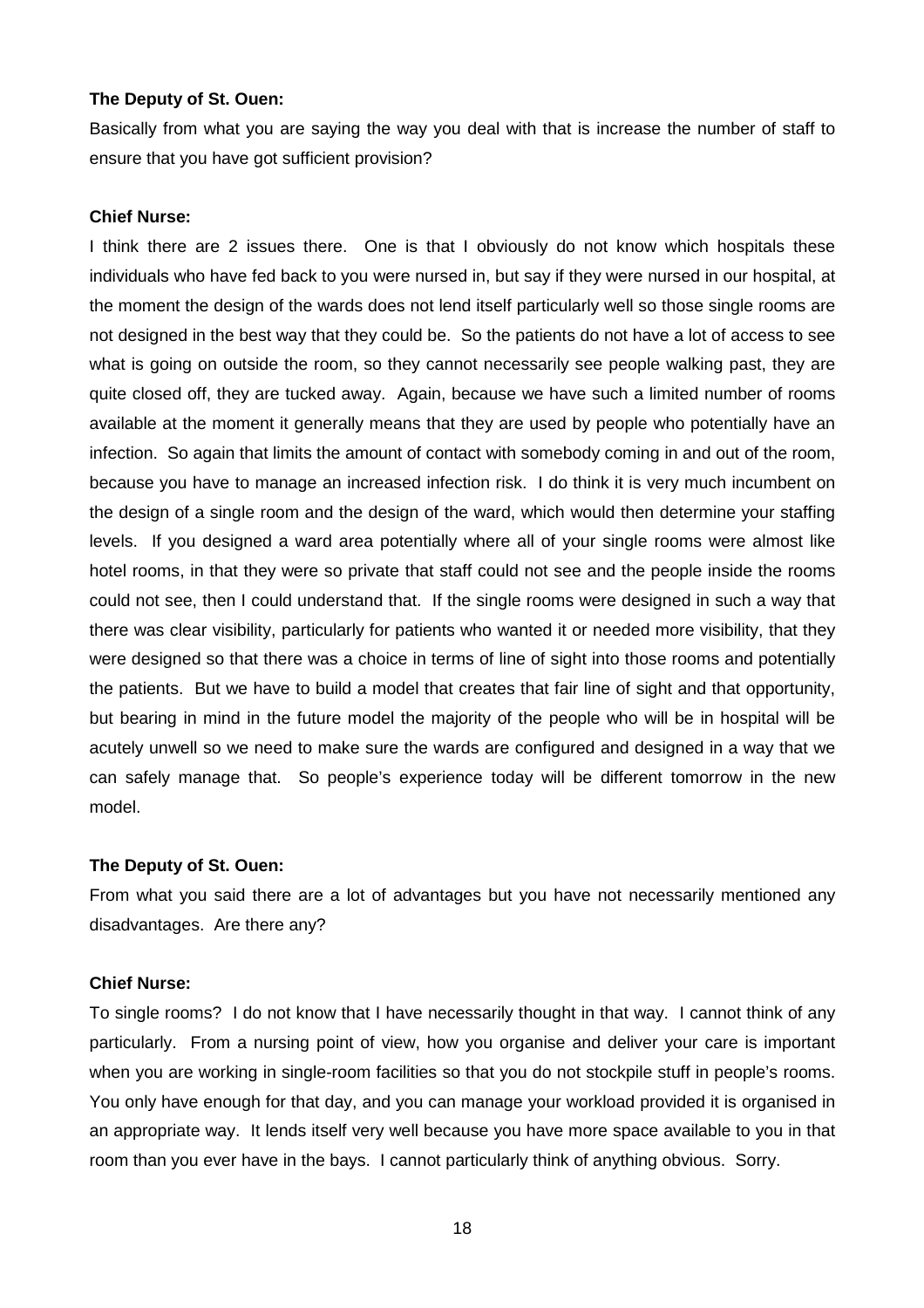# **The Deputy of St. Ouen:**

That is fine.

# **Chief Nurse:**

I am trying to.

# **Deputy J.A. Hilton:**

Are ensuite bathrooms an integral part of the single room concept?

# **Chief Nurse:**

I think, again, from a personal point of view ensuite bathrooms would be great. I think from a patient perspective they would be absolutely desirable because, again, this goes back to privacy, dignity and how you care for patients in an appropriate environment. So if you were very unwell, to have the privacy of your own bathroom is a massive plus.

# **The Deputy of St. Ouen:**

Obviously, as you quite rightly point out, the focus is going greater on the medically unwell who may struggle to access on their own ensuite facilities. I suppose that is where the question arises: how appropriate is it to have large sums of money being spent on these extra facilities when individuals are more likely to need help?

# **Chief Nurse:**

Yes, that does not take away from the fact that they will still receive help and they will get the care that they need. You said that they may not be able to use the bathroom facilities but they would have the privacy to use other methods, a commode, a bedpan, in the privacy of a room which is also soundproof.

# **The Deputy of St. Ouen:**

I was just specifically focused on the ensuite facilities in each room.

# **Senator S.C. Ferguson:**

You still have a bell.

# **Chief Nurse:**

Yes. You still have staff, you are still cared for. **[Laughter]**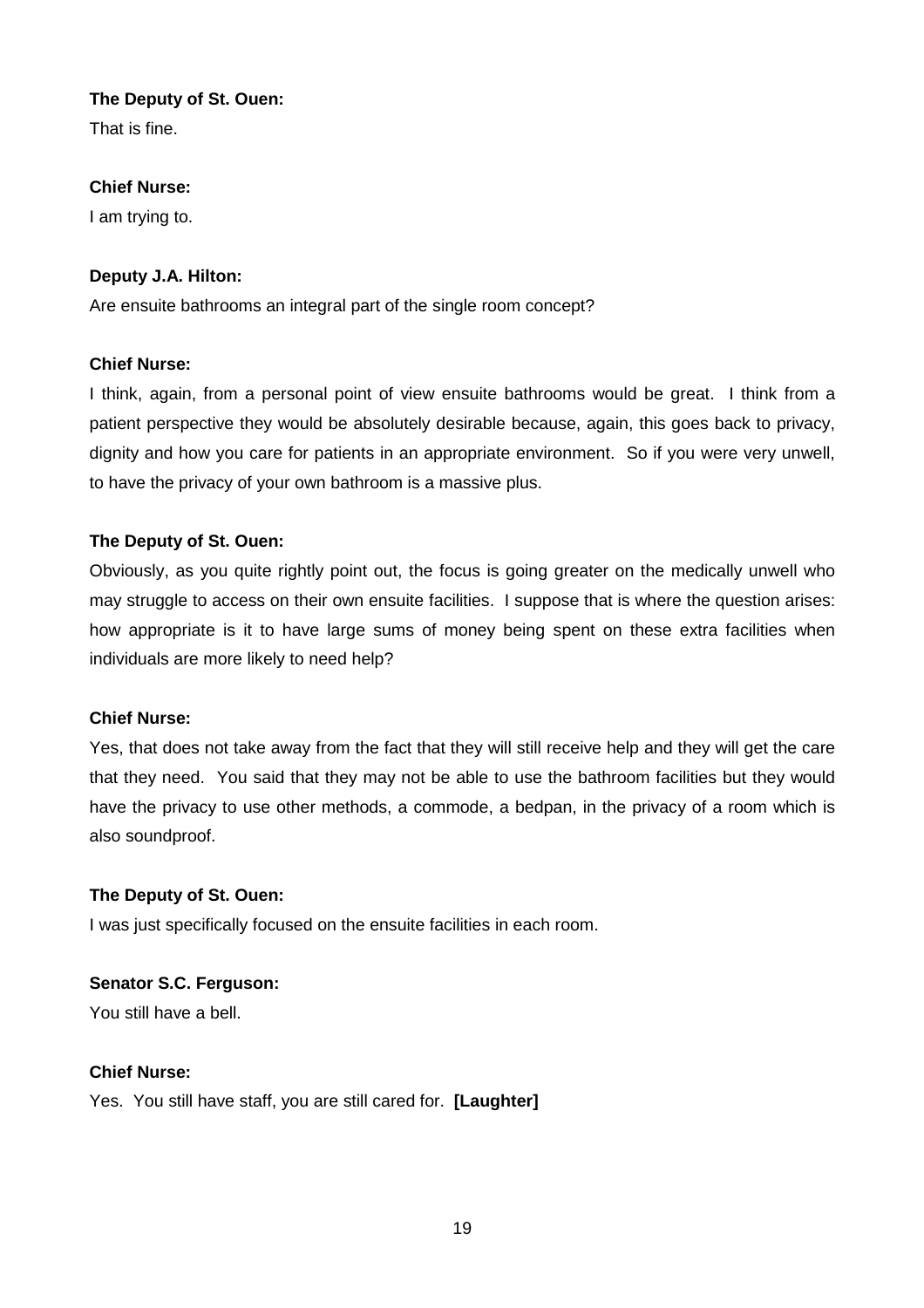## **Deputy J.A. Hilton:**

With regard to the issue of single rooms in the dual site, what sort of feedback have you had from staff?

# **Chief Nurse:**

About the dual site?

# **Deputy J.A. Hilton:**

Well, say about single rooms firstly, what sort of feedback have you had from medical staff?

## **Chief Nurse:**

Particularly from nursing staff I think around single rooms we have had the discussion around infection control practice, which having single rooms alone is not enough to improve ... infection control is all about behaviour and equipment and appropriate means of cleaning. It definitely improves the situation because you reduce the movement of patients because you can use your bed base. We have also had conversations around things like patients who are at risk of falls. There are lots of things available on today's market to help manage patients who are at risk of falls. So along with tools like risk assessments there are high/low beds, which we already use, so if somebody is particularly at risk of falling we can nurse them on the bed that goes very low, close to the ground. This also monitors so that you know if somebody started to move to get out of the bed. So there is a whole range of things that we can use that would help and support patients and staff, and those are the sorts of things that we have had conversations about, as well as what will it look like, where will the nurses' station be, what will our staffing levels be like, what will our skill mix be like or what will registered nurses be doing in the future? So again it is about getting people to think differently, not just about the physical environment, but about the way they work within that environment and the skills they need within their team to respond to the needs of the patients in the future. So upskilling our non-registered workforce to take on additional roles, upskilling some of our registered nursing workforce and making sure that their most senior doctors are available to deal with the most sick patients, so making sure that the skills are stratified appropriate to the patient's needs.

# **Deputy J.A. Hilton:**

Yes, okay.

# **The Deputy of St. Ouen:**

Would you agree that more nurses will need to be recruited when you consider the potential combination of single-bedded rooms and dual site?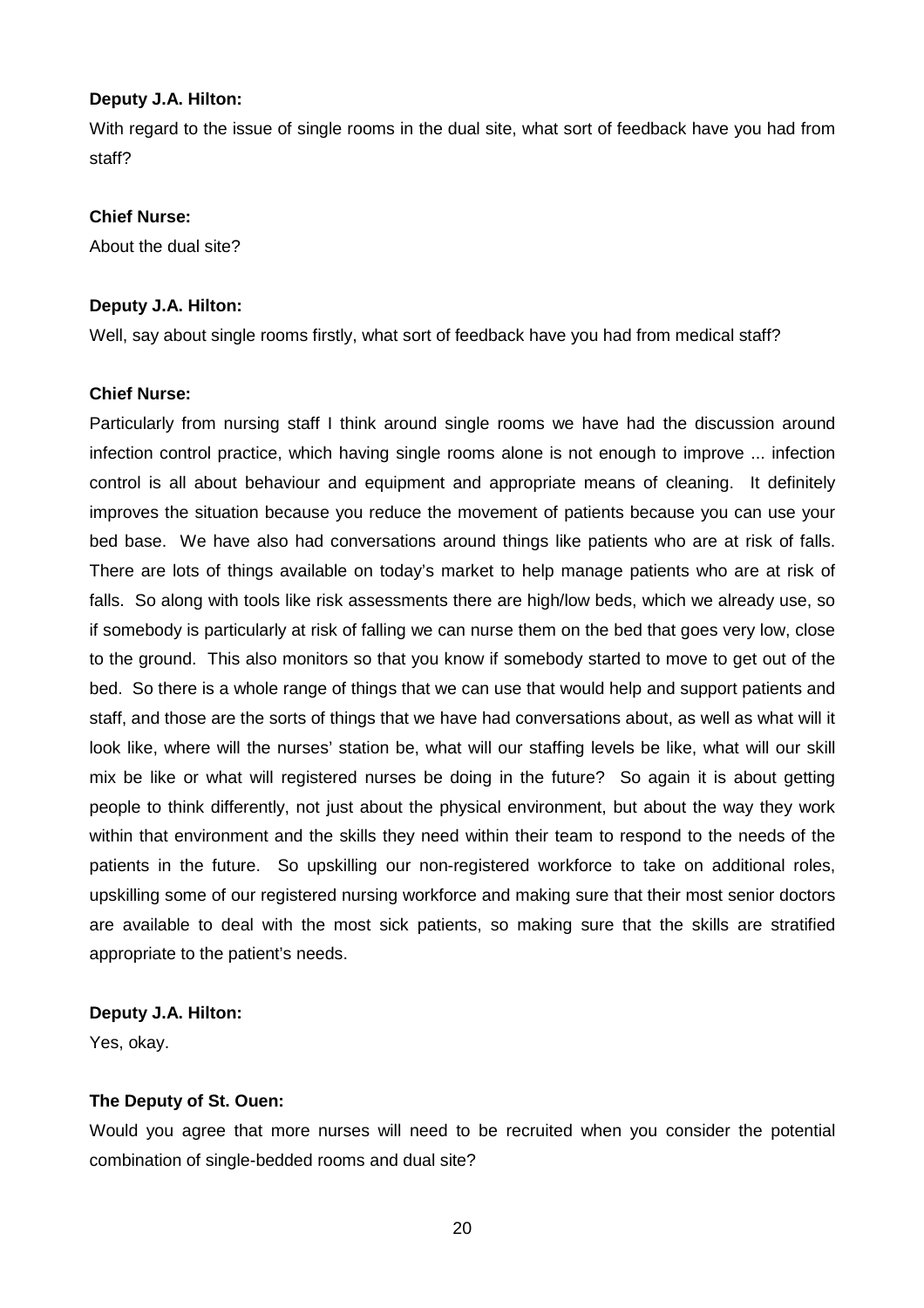#### **Chief Nurse:**

I cannot answer that question without knowing what the model looks like. So without knowing what the wards will look like in terms of how they are configured and how the rooms sit, and whether they sit around a central hub or ... it is impossible for me to say whether we would need more staff. I certainly think that we have got work we can do now to get us in the best position and this is about the skills escalation of the current staff we have got.

#### **The Deputy of St. Ouen:**

Okay, just for my benefit, obviously decisions have taken place around moving from a single-site option to a dual-site option. Are you saying that no real discussion has taken place around the additional resources that the dual site would require ...

#### **Chief Nurse:**

Sorry, I was obsessing with single rooms. I think in relation to the dual site, certainly there were conversations I have been involved in and I have observed, for want of a better phrase, have related to, again, how people work, so whether or not ... in terms of the way things currently work where you will have some people in an outpatient clinic who potentially could be called into a ward to see a patient halfway through their clinic. This is about getting people to think about how they currently do their rotas now, so look at why are they on call when they are doing an outpatient clinic, and when we change the way we deliver services through redesigning the rotas and the way people work, you can work around that. There will be potentially some additional resource required because if you are delivering laboratory services on 2 sites, if you are delivering pharmacy services potentially on 2 sites, there may be some cost implications there specifically from a nursing point of view. I do not know yet until I see the design of the wards.

#### **Clinical Director, Future Hospital Projects:**

The M.T.F.P (Medium Term Financial Plan) 2016-2019, which is currently lodged with Ministers, has in there prioritisation of dual-site working and the I.C.T. (Information, Communication and Technology) that goes with that. In terms of the costings of that, the detail cannot be done yet because we have not, at this stage, agreed the disposition of services between Gloucester Street and Overdale. We have modelled that already as a proposition but clearly that is a conversation with a range of ... that has come from conversations with clinicians that need to be fed back to clinicians. Until we have a settled distribution of services, we will not be able to do the full costing of that. In terms of the cost of single rooms, that requires a ... until we have a ward template so, for example, at the moment one of the inefficiencies in cost is we have ward sizes that go from 16 to 28. If we were to standardise ward sizes, say at 24 - we have not made this decision yet - then you could make the nursing staff more efficient in a standardised ward template. We do not have a ward template yet and we are not able to do that work, so it is correct to say that we are aware of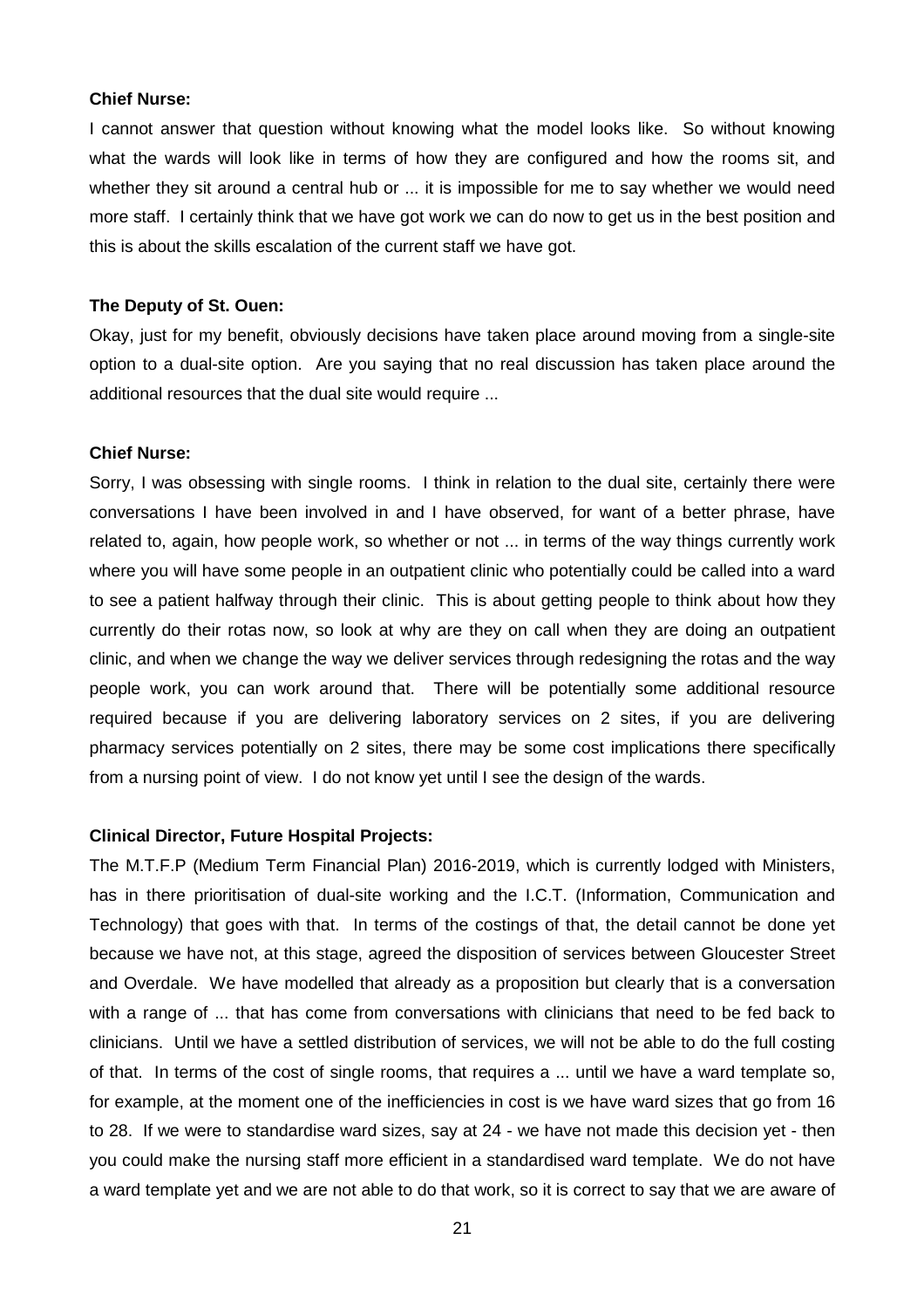the types of areas that would drive costs. For the M.T.F.P., because we have put the bid in already, we have had to estimate what those might be at this stage but in terms of a final document that says: "Here are the costs" we are not at that stage yet.

#### **The Deputy of St. Ouen:**

Once that work has been carried out, if it identified that there was a significant additional cost that would be required due to the decision to have a split site, do you believe it might influence and encourage a review of whether a single site was the preferred option?

# **Clinical Director, Future Hospital Projects:**

No. No. Categorically no. If it is a single site, on the work we have done, costings come out between £450 million and £500 million, and you have all the documents that indicate ...

## **Senator S.C. Ferguson:**

Yes, but, excuse me, that is the single site on a new site, on a greenfield site. Now, if we are talking single site down on Gloucester Street including the 2 bits of hotels that are possibly available, then that is a different scenario, surely?

## **Clinical Director, Future Hospital Projects:**

The scenario we have looked at, so that has been worked through, says if you do that ... you have the document, I understand, for that. You do not achieve the outcomes that you wanted for the money you have, so you do not end up with single ensuite rooms. You have a hospital template which changes the whole axis of the hospital, you have a phasing challenge that will lead to significant disruption for many years more, you have a question that says - this is not my decision, so forgive me - if it costs £450 million and we have already been told ...

#### **Senator S.C. Ferguson:**

Yes, but the £450 million ... I am sorry, excuse me, £450 million was for a greenfield site, and that has been ruled out. Forget that, we are talking about a single site either in Gloucester Street or the 2 sites, Gloucester Street and Overdale.

#### [11:30]

# **Clinical Director, Future Hospital Projects:**

The costings were done and looked at the 3 options, the shortlisted options, on the Gloucester Street site, greenfield site and the Esplanade. They came out broadly in the same price range, each with benefits and disbenefits and broadly they were all not feasible in the way that has been described. So we looked at different models again. The model that has come from ... for the 297,